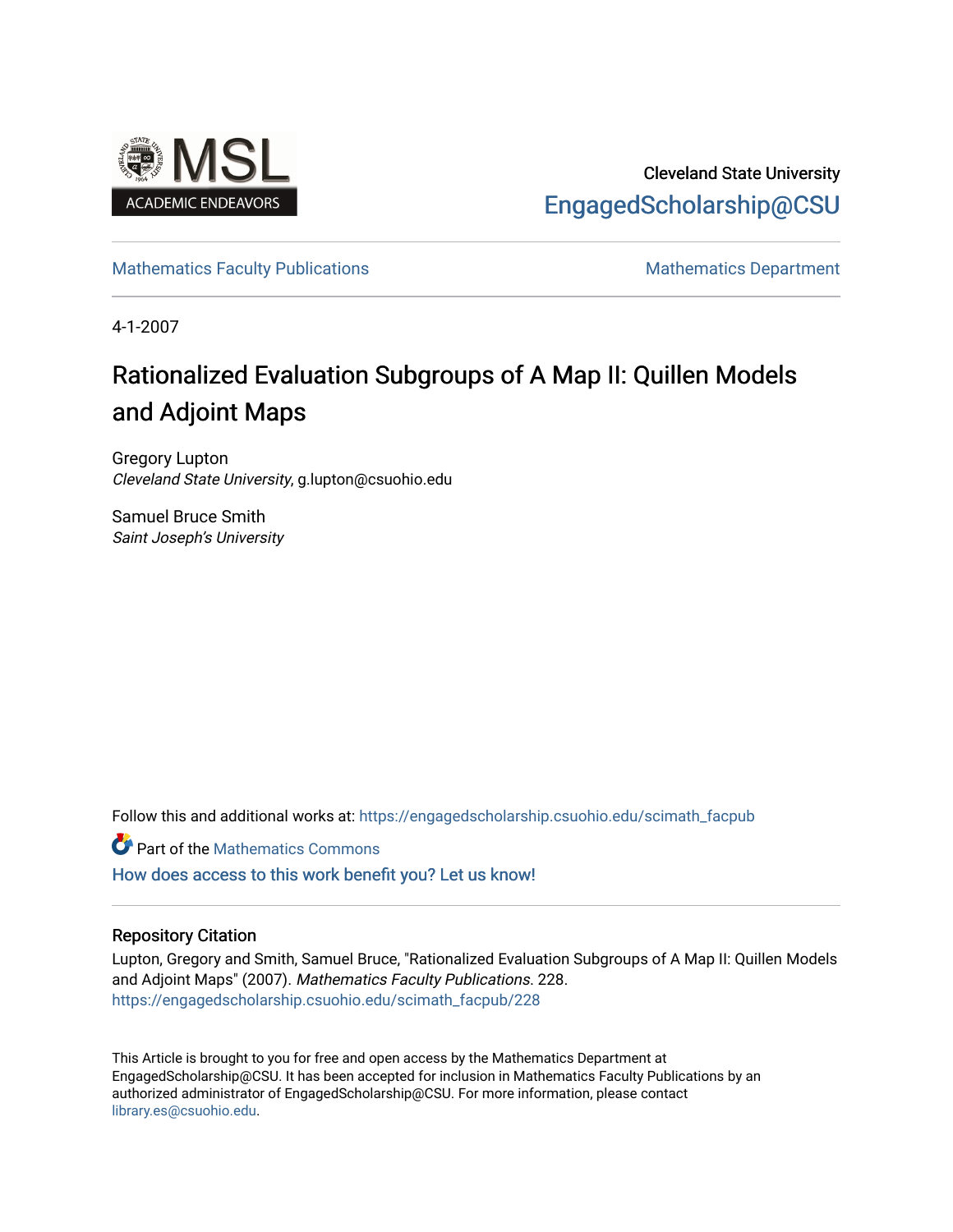# Rationalized evaluation subgroups of a map II: Quillen models and adjoint maps

Gregory Lupton, Samuel Bruce Smith

### 1. Introduction

In a previous paper [8], we have used the Sullivan model of a map to develop a framework within which rational homotopy groups of function spaces and related topics may be studied. Here, we construct a corresponding framework using differential graded Lie algebras. We use the notation and vocabulary established in [8] freely and without comment. Our main result, Theorem 3.1, identifies the homomorphism induced on rational homotopy groups by the fibre inclusion map<sub>∗</sub>(*X*, *Y*; *f*)  $\rightarrow$  map(*X*, *Y*; *f*) of the evaluation fibration. The basic idea behind this theorem may be indicated as follows: a map  $f: S^n \times X \to Y$  that restricts to the trivial map on  $S^n$  yields a certain morphism of degree *n* from the Quillen minimal model of *X* to that of *Y* ; this morphism turns out to be a derivation. The space of these derivations can be endowed with a differential, and the homology of this chain complex yields the rational homotopy groups of the based mapping space map<sub>\*</sub>(*X*, *Y*; *f*). Theorem 3.3 extends Tanré's description of the rationalized Gottlieb group [13, VII.4.(10)] to a description of the rationalized evaluation subgroup of a map.

In Section 4 we consider a generalization of a question of Gottlieb, concerning the difference between the Gottlieb group and the Whitehead center, in the context of rational homotopy theory. In Section 5 we describe and study the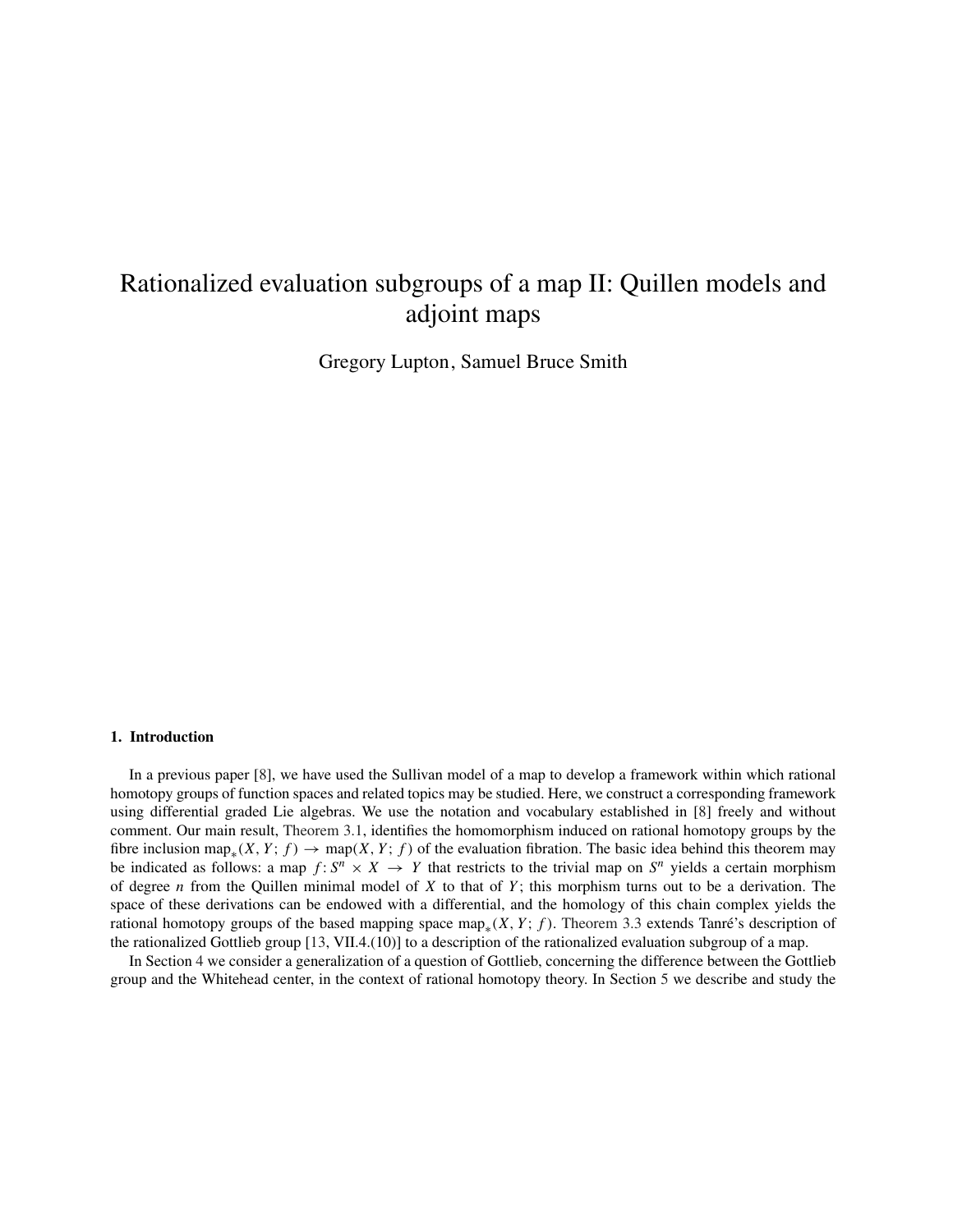rationalization of the so-called *G*-*sequence of a map* as constructed by Lee and Woo [14]. We obtain results about the *G*-sequence that complement those of [8]. In Section 2 we describe an explicit Quillen minimal model for a product  $A \times X$ , in terms of the Quillen models of the factors, in the case in which *A* is a rational co-*H*-space. The paper also includes a technical appendix in which we prove a particular result from DG Lie algebra homotopy theory necessary for our proof of Theorem 3.1.

We finish this introduction by setting some notation, especially with respect to DG Lie algebras. We remind the reader that we use the same notational conventions and running hypotheses as [8]. A vector space (over the rationals) generated by a single element v will be written  $\mathbb{Q}v$ . The *k*th *suspension* of V, denoted by  $s^k(V)$ , is the vector space defined as  $(s^k(V))_n = V_{n-k}$ . A *DG Lie algebra* is a pair  $(L, d)$  where *L* is a graded Lie algebra and *d* is a vector space differential that satisfies the derivation law  $d([x, y]) = [d(x), y] + (-1)^{|x|}[x, d(y)]$ . We write  $\mathbb{L}(V)$  for the free Lie algebra generated by the vector space *V*. The coproduct (or "free product") of (DG) Lie algebras *L* and *L* is written  $L \sqcup L'$ . We write  $\mathbb{L}(V, W)$  for  $\mathbb{L}(V) \sqcup \mathbb{L}(W) = \mathbb{L}(V \oplus W)$  and  $(\mathbb{L}(V), d)$  as  $\mathbb{L}(V; d)$ . A DG Lie algebra  $(L, d)$  is *minimal* if *L* is free and the differential is decomposable, that is,  $d(L) \subseteq [L, L]$ .

We assume the reader is familiar with the basic facts of rational homotopy theory from the Quillen point of view, that is, using DG Lie algebra minimal models. Good references for this material include [13] and [3, Part IV]. Specifically, w e r ecall t hat e ach s pace *X* h as a *Q uillen m inimal m odel* w hich i s a m inimal D G L ie algebra  $(\mathcal{L}_X, \mathrm{d}_X)$  whose isomorphism type is a complete invariant of the rational homotopy type of *X*. As a Lie algebra, we have  $\mathcal{L}_X = \mathbb{L}(s^{-1}\widetilde{H}_*(X; \mathbb{Q}))$ . A map of spaces  $f: X \to Y$  induces a map of Quillen models which we denote  $\mathcal{L}_f: \mathcal{L}_X \to \mathcal{L}_Y$ .

Given a map  $\psi$ : (*L*, d<sub>*L*</sub>)  $\rightarrow$  (*K*, d<sub>*K*</sub>) of DG Lie algebras, define a  $\psi$ - *derivation of d egree n* t o b e a linear map  $\theta: L \to K$  that increases degree by *n* and satisfies  $\theta([\alpha, \beta]) = [\theta(\alpha), \psi(\beta)] + (-1)^{n|\alpha|} [\psi(\alpha), \theta(\beta)]$  for  $\alpha, \beta \in L$ . Let  $\text{Der}_n(L, K; \psi)$  denote the space of all  $\psi$ -derivations of degree *n* from *L* to *K*. Next, define  $D: \text{Der}_n(L, K; \psi) \to \text{Der}_{n-1}(L, K; \psi)$  by  $D(\theta) = d_K \circ \theta - (-1)^{|\theta|} \theta \circ d_L$ . The pair  $(\text{Der}_*(L, K; \psi), D)$  is then a DG vector space. The *adjoint map associated to*  $\psi$  is ad<sub> $\psi$ </sub>:  $K \to \text{Der}_*(L, K; \psi)$  where  $\text{ad}_{\psi}(\alpha)(\beta) = [\alpha, \psi(\beta)].$ It is easy to check that  $ad_{\psi}$  is a map of DG vector spaces. We write ad for the adjoint map associated to the identity  $1: L \rightarrow L$ .

We will need the *mapping cone* of a map of DG vector spaces  $\phi: V \to W$  (cf. [12, p. 166] or [8, Def. 3.2]). This is the DG vector space  $(Rel_*(\phi), \delta)$  with  $Rel_n(\phi) = V_{n-1} \oplus W_n$  and differential of degree −1 defined as  $\delta(v, w) = (-\mathrm{d}_V(v), \phi(v) + \mathrm{d}_W(w))$ . The inclusion *J*:  $W_n \to \mathrm{Rel}_n(\phi)$  and the projection  $P: \mathrm{Rel}_n(\phi) \to V_{n-1}$  with  $J(w_n) = (0, w_n)$ , respectively,  $P(v_{n-1}, w_n) = v_{n-1}$ , give a short exact sequence of chain complexes that leads to a long exact sequence on homology with connecting homomorphism  $H(\phi)$ .

Now apply this construction to the adjoint map  $\text{ad}_{\psi} : K \to \text{Der}_*(L, K; \psi)$  from above. We obtain a long exact homology sequence

$$
\cdots \longrightarrow H_n(K) \xrightarrow{H(\text{ad}_{\psi})} H_n(\text{Der}(L, K; \psi)) \xrightarrow{H(J)} H_n(\text{Rel}(\text{ad}_{\psi})) \xrightarrow{H(P)} \cdots
$$

that we call the *long exact derivation homology sequence of* ψ. In Theorem 3.2 below, we show that this sequence corresponds to the long exact homotopy sequence of the evaluation fibration when  $\psi: L \to K$  is the Quillen model of a map.

#### 2. Quillen models for certain products

We describe a Quillen minimal model of  $A \times X$  when A is any rational co-H-space of finite type. Our description essentially makes explicit that of [13, Prop.VII.1(2)], although our treatment here is self-contained.

Suppose *X* has Quillen minimal model  $\mathbb{L}(W; d_X)$ , and that  $\mathbb{L}(V; d = 0)$  is the Quillen minimal model of a simply connected, finite-type rational co-*H*-space *A*. Suppose  $\{v_i\}_{i \in J}$  is a (connected, finite-type) basis for *V*, and  $|v_i| = n_i - 1$  for each  $i \in J$ . Topologically, this corresponds to *A* being of the rational homotopy type of the wedge of spheres  $\bigvee_{i \in J} S^{n_i}$ . We construct a new minimal DG Lie algebra from these data as follows: For each  $i \in J$ , set  $W_i = s^{n_i}(W)$ . Let  $\lambda: \mathbb{L}(W) \to \mathbb{L}(W, V, \bigoplus_{i \in J} W_i)$  denote the inclusion of graded Lie algebras. For each  $i \in J$ , let  $S_i: W \to W_i$  denote the  $n_i$ -fold suspension isomorphism and define a  $\lambda$ -derivation  $S_i: \mathbb{L}(W) \to \mathbb{L}(W, V, \bigoplus_{i \in J} W_i)$  by extending  $S_i$  using the  $\lambda$ -derivation rule. Now define a differential ∂ on  $\mathbb{L}(W, V, \bigoplus_{i \in J} W_i)$  that extends the differentials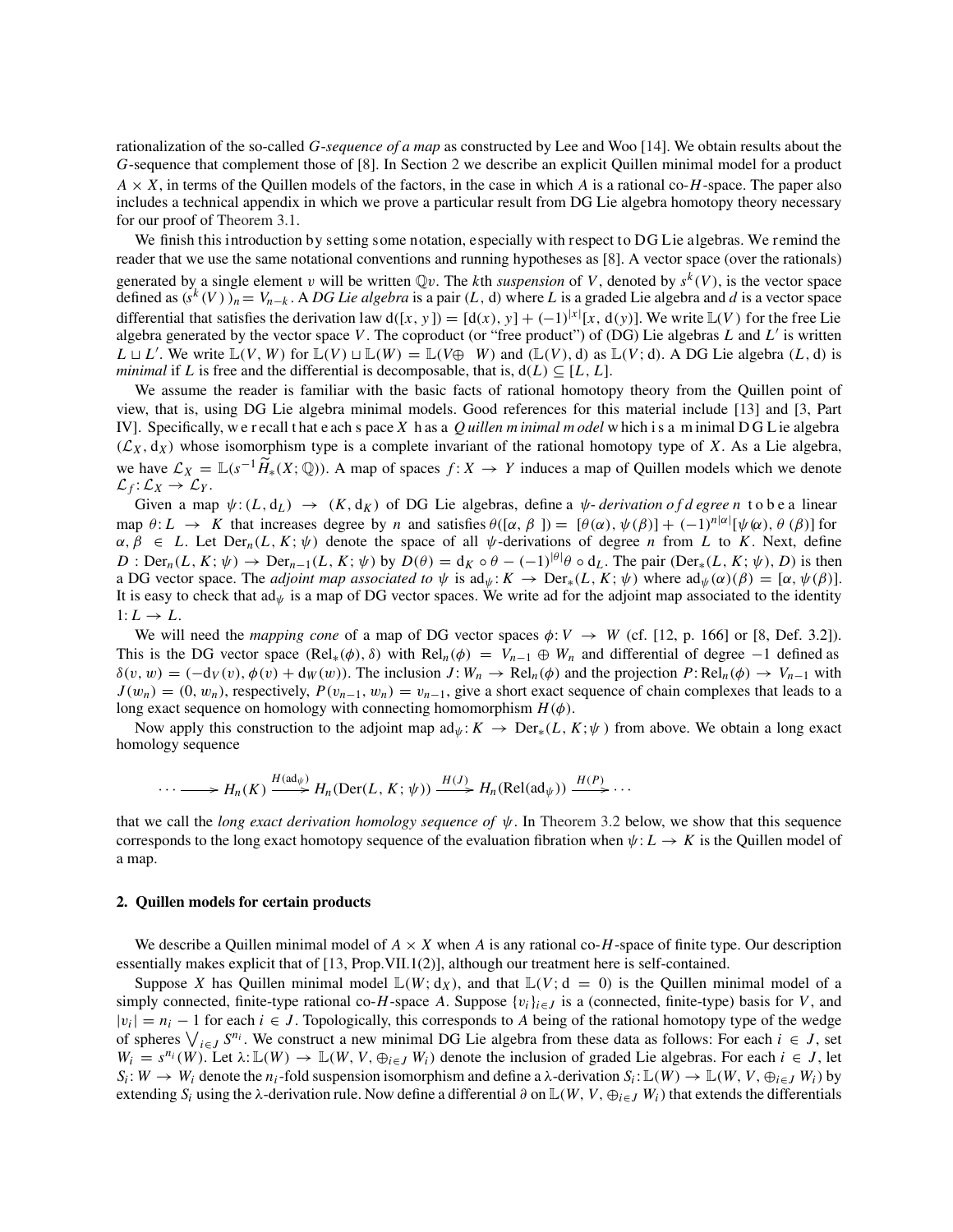on  $\mathbb{L}(W)$  and  $\mathbb{L}(V)$ , by setting

$$
\partial(S_i(w)) = (-1)^{n_i-1} [v_i, w] + (-1)^{n_i} S_i(\mathrm{d}_X(w))
$$

for each generator  $w \in W$  (and thus each generator of  $W_i$ ). Note that this may also be expressed as a boundary relation  $D(S_i) = (-1)^{n_i-1} \text{ad}_{\lambda}(v_i)$  in  $\text{Der}_{n_i-1}(\mathbb{L}(W), \mathbb{L}(W, V, \bigoplus_{i \in J} W_i); \lambda).$ 

We will show that  $\mathbb{L}(W, V, \oplus_{i \in J} W_i; \partial)$  is the Quillen minimal model of  $A \times X$ . First, note that  $\partial$  is a differential, since we have

$$
(\partial)^2 (S_i(w)) = \partial ((-1)^{n_i-1} [v_i, w] + (-1)^{n_i} S_i(\mathrm{d}_X(w)))
$$
  
= 
$$
[v_i, \mathrm{d}_X(w)] + (-1)^{n_i} \partial S_i(\mathrm{d}_X(w)) = S_i \mathrm{d}_X(\mathrm{d}_X(w)) = 0.
$$

**Theorem 2.1.** Let X be a simply connected space of finite type with Quillen minimal model  $\mathbb{L}(W; d_X)$ . Let A be *a rational co-H-space of finite type and of the rational homotopy type of the wedge of spheres*  $\bigvee_{i\in J} S^{n_i}$ *. Then*  $\mathbb{L}(W, V, \bigoplus_{i \in J} W_i; \partial)$ , as above, is the Quillen minimal model of  $A \times X$ .

**Proof.**  $\mathbb{L}(V) \oplus \mathbb{L}(W; d_X)$  is a non-minimal model for  $A \times X$  [3, p. 332, Ex. 3]. We will show that the obvious projection

$$
p: \mathbb{L}(W, V, \oplus_{i \in J} W_i; \partial) \to \mathbb{L}(V) \oplus \mathbb{L}(W; \mathrm{d}_X)
$$

is a quasi-isomorphism. Since the domain is a minimal DG Lie algebra, this will suffice to show that it is the Quillen minimal model of the product.

Consider the following commutative diagram of DG Lie algebra maps:

$$
0 \longrightarrow K \longrightarrow L(W, V, \oplus_{i \in J} W_i; \partial) \longrightarrow L(V) \longrightarrow 0
$$
  
\n
$$
p' \downarrow \qquad p \downarrow \qquad 1 \downarrow \qquad 0 \longrightarrow L(W; d_X) \longrightarrow L(V) \oplus L(W; d_X) \longrightarrow L(V) \longrightarrow 0
$$
  
\n(1)

Here, *q* and *q'* are the obvious (quotient) projections onto  $\mathbb{L}(V)$ , and *i* and *i'* are the inclusions of the kernels, so that the rows are short exact sequences of DG Lie algebras. We will argue that  $p': K \to \mathbb{L}(W; d_X)$  is a quasi-isomorphism. As a sub-DG Lie algebra of a connected, free DG Lie algebra, *K* is itself a connected, free DG Lie algebra. Indeed, we may write

$$
K = \mathbb{L}(W, \oplus_i W_i, [V, W], \oplus_i [V, W_i], [V, [V, W]], \oplus_i [V, [V, W_i]], \ldots; \partial_K)
$$

or more succinctly  $K = \mathbb{L}(\text{ad}^j(V)(W))_{j \geq 0}$ ,  $\{\oplus_i \text{ad}^j(V)(W_i)\}_{j \geq 0}$ ; ∂<sub>K</sub>). We now claim that  $(\partial_K)_0$ , the linear part of the differential in  $K$ , induces isomorphisms

$$
(\partial_K)_0: \oplus_{i \in J} \mathrm{ad}^j(V)(W_i) \to \mathrm{ad}^{j+1}(V)(W)
$$

for each  $j \ge 0$ . Suppose  $(v_{r_1}, v_{r_2}, \ldots, v_{r_j}) \in V^j$  is a *j*-tuple and  $w \in W$ . Then write ad $(v_{r_1}, v_{r_2}, \ldots, v_{r_j})(w)$  for  $[v_{r_1}, [v_{r_2}, [..., [v_{r_j}, w]]...]]]$  and likewise for elements of ad<sup>j</sup> $(V)(W_i)$ . From the definition of ∂ above, we have

$$
\partial(\text{ad}(v_{r_1}, v_{r_2}, \dots, v_{r_j})(S_i(w))) = \pm \text{ad}(v_{r_1}, v_{r_2}, \dots, v_{r_j})(\partial(S_i(w)))
$$
  
= 
$$
\pm \text{ad}(v_{r_1}, v_{r_2}, \dots, v_{r_j}, v_i)(w)
$$
  

$$
\pm \text{ad}(v_{r_1}, v_{r_2}, \dots, v_{r_j})(S_i \text{d} x(w)).
$$

Now  $d_X(w)$  is decomposable in  $\mathbb{L}(W)$  and thus  $S_i d_X(w)$  is decomposable in  $\mathbb{L}(W, W_i) \subseteq K$ . Since K is an ideal, the last term displayed above, namely ad $(v_{r_1}, v_{r_2}, \ldots, v_{r_j})(S_i d_X(w))$ , is decomposable in *K*. It follows that the linear part of the differential in *K* induces isomorphisms  $(\partial_K)_0$ : ad<sup>*j*</sup>(*V*)(*W<sub>i</sub>*)  $\cong$  ad<sup>*j*</sup>(*V*)ad(*v<sub>i</sub>*)(*W*) for each *i* ∈ *J* and each *j* ≥ 0, and hence isomorphisms  $(\partial_K)_0$ : ⊕*i* ad<sup>*j*</sup>(*V*)(*Wi*) ≅ ad<sup>*j*+1</sup>(*V*)(*W*) for each *j* ≥ 0, as claimed. Notice that as a consequence of this, we must have  $(\partial_K)_0 = 0$  on each vector space of generators ad<sup>j+1</sup>(*V*)(*W*) in *K*, for  $j \ge 0$ , since the linear part of a differential is itself a differential. Finally, notice that  $(\partial_K)_0 = 0$  on the vector space of generators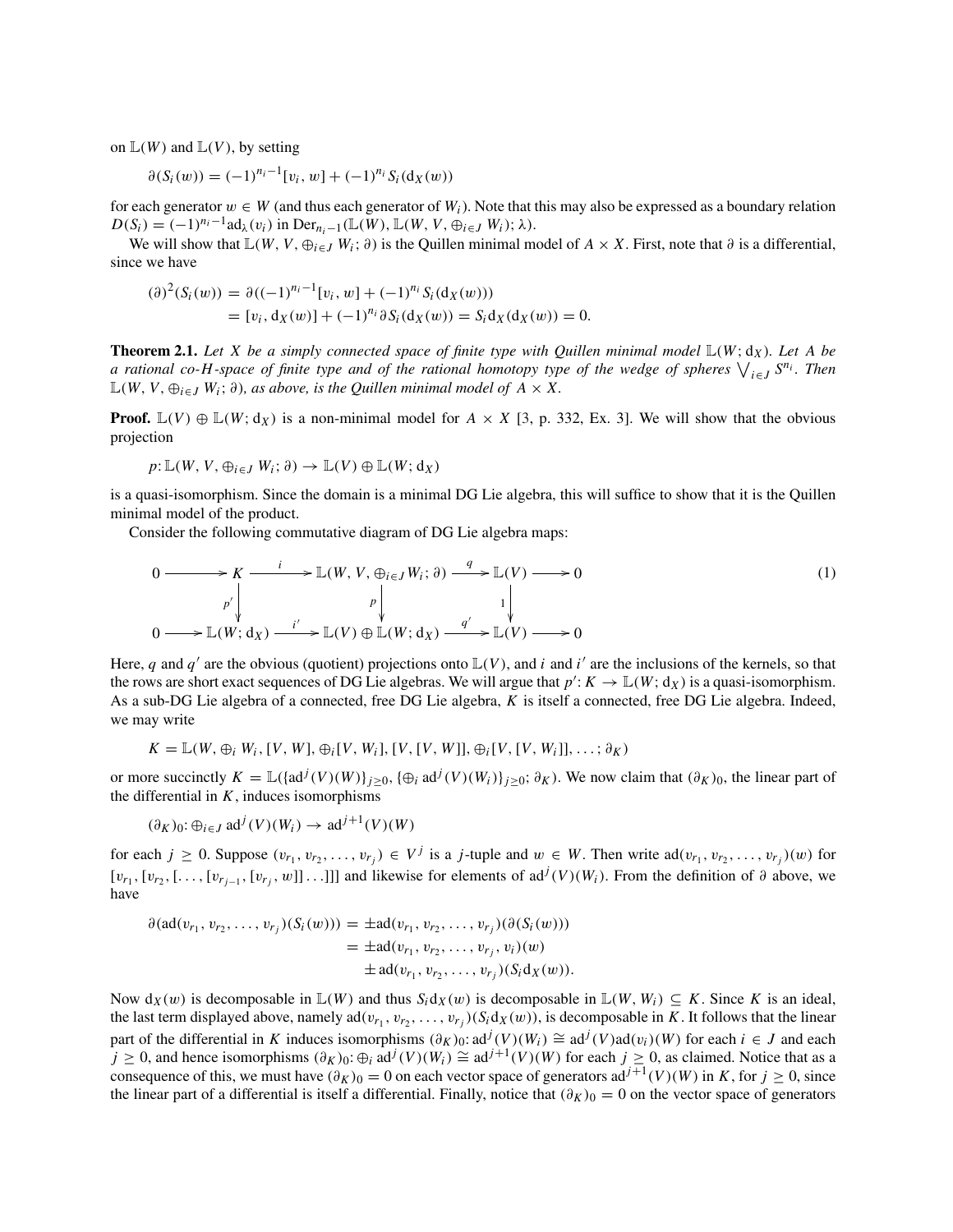*W* in *K*. It now follows that the DG vector space  $(Q(K), (\partial_K)_0)$  obtained by linearizing *K* may be written as a direct sum

$$
(Q(K), (\partial_K)_0) \cong W \oplus_{j \ge 0} \left( (\oplus_i \mathrm{ad}^j(V)(W_i)) \oplus (\mathrm{ad}^{j+1}(V)(W)), (\partial_K)_0 \right)
$$

in which each summand  $((\oplus_i \text{ad}^j(V)(W_i)) \oplus (\text{ad}^{j+1}(V)(W)), (\partial_K)_0)$  is an acyclic DG vector space. It is now evident that  $H(Q(K), (\partial_K)_0) \cong W$  and that the linearization of *p'*, that is,  $(p')_0: (Q(K), (\partial_K)_0) \to (W, \partial_0 = 0)$ , is a quasiisomorphism of DG vector spaces. By [3, Proposition 22.12], *p* is a quasi-isomorphism of DG Lie algebras.

In (1), left and right vertical arrows are now quasi-isomorphisms. Therefore, by passing to homology and applying the five-lemma, we obtain that  $p$  is a quasi-isomorphism.  $\Box$ 

Since it is the main case we require here, we write out explicitly what this gives for the model of  $S^n \times X$ , with a slight easing of notation.

**Corollary 2.2.** Let X be a simply connected CW complex of finite type with Quillen minimal model  $\mathbb{L}(W; d_X)$ . *Let*  $\mathbb{L}(v)$  *with*  $|v| = n - 1$  *and zero differential be the Quillen model of*  $S^n$ *, and set*  $W' = s^n(W)$ *. Let*  $\lambda: \mathbb{L}(W) \to \mathbb{L}(W, v, W')$  be the inclusion, and  $S: \mathbb{L}(W) \to \mathbb{L}(W, v, W')$  be the  $\lambda$ -derivation that extends the linear *map*  $S(w) = w'$ . Define a differential ∂ on  $\mathbb{L}(W, v, W')$  by  $\partial(w) = d_X(w)$ ,  $\partial(v) = 0$ , and for each  $w \in W$ 

$$
\partial(w') = (-1)^{n-1} [v, w] + (-1)^n S(d_X(w)).
$$

*Then*  $\mathbb{L}(W, v, W'; \partial)$  *is the Quillen minimal model of*  $S^n \times X$ .  $\Box$ 

#### 3. Lie derivations and homotopy groups of function spaces

Say two maps of vector spaces  $f: U \to V$  and  $g: U' \to V'$  are *equivalent* if there exist isomorphisms  $\alpha$  and  $\beta$  for which  $\beta \circ f = g \circ \alpha$ . We extend this notion of equivalence in the obvious way to exact sequences of vector spaces and any other diagram of vector space maps. Given any map  $f: X \to Y$ , we have the homomorphism

$$
j_{\#} \otimes 1: \pi_n(\text{map}_*(X, Y; f)) \otimes \mathbb{Q} \to \pi_n(\text{map}(X, Y; f)) \otimes \mathbb{Q}
$$

induced on rational homotopy groups by the fibre inclusion of the general evaluation fibration  $map_*(X, Y; f) \xrightarrow{j} \text{map}(X, Y; f) \xrightarrow{\omega} Y$  hand, we have the homomorphism

$$
H(J): H_n(\mathrm{Der}(\mathcal{L}_X, \mathcal{L}_Y; \mathcal{L}_f)) \to H_n(\mathrm{Rel}(\mathrm{ad}_{\mathcal{L}_f}))
$$

that forms part of the long exact derivation homology sequence of the Quillen minimal model of *f* . In Theorem 3.1, we establish that these two homomorphisms are equivalent. This result and one immediate consequence will occupy the remainder of this section.

The main step is to establish vector space isomorphisms

$$
\Phi: \pi_n(\text{map}_*(X, Y; f)) \otimes \mathbb{Q} \to H_n(\text{Der}(\mathcal{L}_X, \mathcal{L}_Y; \mathcal{L}_f))
$$
  

$$
\Psi: \pi_n(\text{map}(X, Y; f)) \otimes \mathbb{Q} \to H_n(\text{Rel}(\text{ad}_{\mathcal{L}_f})),
$$

that give the equivalence. To this end, we define group homomorphisms

$$
\Phi': \pi_n(\text{map}_*(X, Y; f)) \to H_n(\text{Der}(\mathcal{L}_X, \mathcal{L}_Y; \mathcal{L}_f))
$$
  

$$
\Psi': \pi_n(\text{map}(X, Y; f)) \to H_n(\text{Rel}(ad_{\mathcal{L}_f}))
$$

for  $n \geq 2$ . Then the isomorphisms  $\Phi$  and  $\Psi$  are obtained as the rationalizations of these homomorphisms.

In the following, we assume a fixed choice of Quillen minimal model  $\mathcal{L}_f: \mathcal{L}_X \to \mathcal{L}_Y$ . Write  $\mathcal{L}_X = \mathbb{L}(W; d_X)$ and  $\mathcal{L}_Y = \mathbb{L}(V; d_Y)$ . Now define  $\Phi'$  as follows. Let  $\alpha \in \pi_n(\text{map}_*(X, Y; f))$  be represented by a map  $a: S^n \to S$ map<sub>\*</sub>(*X*, *Y*; *f*). Then the adjoint *A*:  $S^n$  × *X* → *Y* of *a* has Quillen minimal model  $\mathcal{L}_A: \mathcal{L}_{S^n \times X}$  →  $\mathcal{L}_Y$ . From Corollary 2.2 we have  $\mathcal{L}_{S^n \times X} = \mathbb{L}(W, v, W'; \partial)$ . Since *a* is a (based) map into the function space of *based* maps, *A* is a map *under* (\* | *f*):  $S^n \vee X \rightarrow Y$ . (See Appendix A for this and other terminology we use in the course of this proof.) From Proposition A.3, we may take the Quillen minimal model of *A* to be a DG Lie algebra map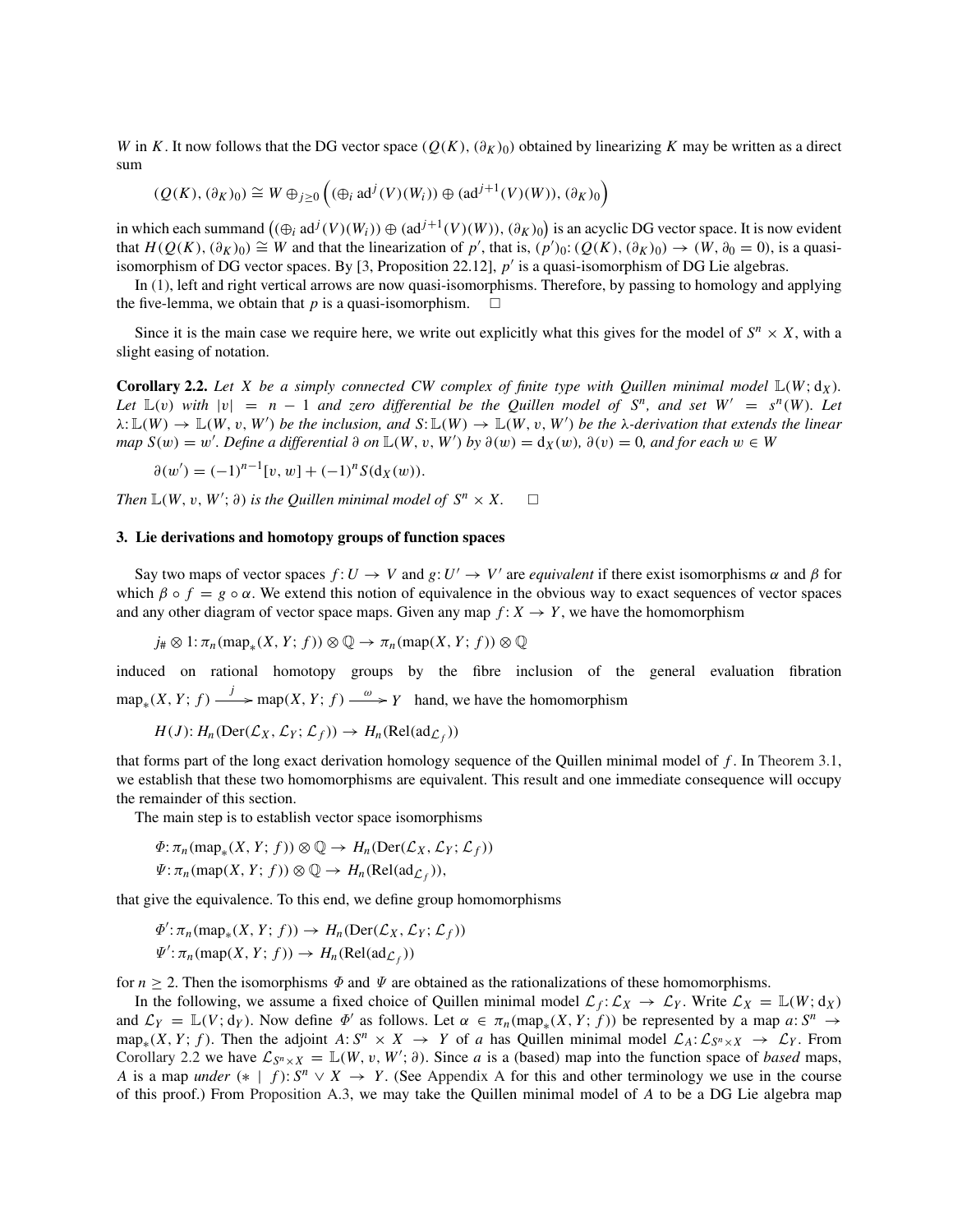$\mathcal{L}_A: \mathbb{L}(W, v, W'; \partial) \to \mathcal{L}_Y$  *under*  $\mathcal{L}_{(*|f)}: \mathbb{L}(W, v) \to \mathcal{L}_Y$ , that is, such that  $\mathcal{L}_A(v) = 0$  and  $\mathcal{L}_A(w) = \mathcal{L}_f(w)$  for each  $w \in W$ . Now define a linear map  $\theta_A: \mathbb{L}(W) \to \mathcal{L}_Y$  that increases degree by *n* as the composition

$$
\mathbb{L}(W) \xrightarrow{S} \mathbb{L}(W, v, W') \xrightarrow{\mathcal{L}_A} \mathcal{L}_Y,
$$

where  $S: \mathbb{L}(W) \to \mathbb{L}(W, v, W')$  is the derivation from Corollary 2.2. A straightforward check shows that  $\theta_A$  is an  $\mathcal{L}_f$ -derivation and a cycle in  $\text{Der}_n(\mathcal{L}_X, \mathcal{L}_Y; \mathcal{L}_f)$ . We set  $\Phi'(\alpha) = \langle \theta_A \rangle$ .

We define  $\Psi'$ , and thus its rationalization  $\Psi$ , in a similar manner. Here, the adjoint  $A: S^n \times X \to Y$  of  $a: S^n \to \text{map}(X, Y; f)$  still satisfies  $A \circ i_2 = f: X \to Y$ , but the composition  $A \circ i_1: S^n \to Y$  may give a nontrivial element of  $\pi_n(Y)$ . By Proposition A.3, the Quillen minimal model of *A* satisfies  $\mathcal{L}_A(w) = \mathcal{L}_f(w)$  for each  $w \in W$ , but  $\mathcal{L}_A(v) \in \mathcal{L}_Y$  is now some non-trivial d<sub>*Y*</sub>-cycle. As before, setting  $\theta_A = \mathcal{L}_A \circ S: \mathbb{L}(W) \to \mathcal{L}_Y$  defines an  $\mathcal{L}_f$ -derivation in Der<sub>n</sub>( $\mathcal{L}_X$ ,  $\mathcal{L}_Y$ ;  $\mathcal{L}_f$ ). It is easy to check that  $((-1)^n \mathcal{L}_A(v), \theta_A) \in \text{Rel}_n(\text{ad}_{\mathcal{L}_f})$  is a cycle of the mapping cone. We set  $\Psi'(\alpha) = \langle (-1)^n \mathcal{L}_A(v), \theta_A \rangle$ .

**Theorem 3.1.** Let  $f: X \to Y$  be a map between simply connected CW complexes with X finite. Then we have:

- (A)  $\Phi'$  *and*  $\Psi'$  *are well-defined homomorphisms;*
- (B) *Their rationalizations* Φ *and* Ψ *are isomorphisms;*
- (C) The following square is commutative  $(n > 2)$ :

$$
\pi_n(\text{map}_*(X, Y; f)) \otimes \mathbb{Q} \xrightarrow{\Phi} H_n(\text{Der}(\mathcal{L}_X, \mathcal{L}_Y; \mathcal{L}_f))
$$
\n
$$
\downarrow_{\# \otimes 1} \downarrow_{\pi_n(\text{map}(X, Y; f)) \otimes \mathbb{Q} \xrightarrow{\cong} H_n(\text{Rel}(\text{ad}_{\mathcal{L}_f}))
$$

**Proof.** Throughout the proof we will give full details for arguments concerning  $\Phi$ ; the arguments for  $\Psi$  are similar and we will only indicate them briefly. Appendix A contains a careful justification of some technical details about DG Lie algebra homotopy theory used in the following proof. We will make free use of the material from Appendix A.

(A)  $\Phi'$  *is well-defined*: Suppose that *a*, *b*:  $S^n \to \text{map}_*(X, Y; f)$  are homotopic representatives of the homotopy class  $\alpha$ . The adjoint of the homotopy from *a* to *b* gives a homotopy of their adjoints *A*, *B*:  $S^n \times X \rightarrow Y$ . Because the homotopy from *a* to *b* is a *based* homotopy, *A* and *B* are *homotopic under* (\* | *f*):  $S^n \vee X \rightarrow Y$ . By Proposition A.3, the Quillen minimal models  $\mathcal{L}_A$ ,  $\mathcal{L}_B: \mathcal{L}_{S^n \times X} \to \mathcal{L}_Y$  are DG Lie *homotopic under*  $\mathcal{L}_{(*|f)}: \mathcal{L}_{S^n \times X} \to$  $\mathcal{L}_Y$ . This means that, with respect to the relative cylinder  $c: \mathbb{L}(W, v, W'_1, W'_2; \partial) \rightarrow \mathbb{L}(W, v, W', sW', W'; \partial_I)$ for the inclusion  $\mathbb{L}(W, v) \to \mathbb{L}(W, v, W'; \partial)$  described in Example A.1, we have a DG Lie algebra homotopy  $\mathcal{H}: \mathbb{L}(W, v, W', sW', \dot{W}'; D) \to \mathcal{L}_Y$  that satisfies  $\mathcal{H} \circ c = (\mathcal{L}_A \mid \mathcal{L}_B)$ . Let  $j: \mathbb{L}(W; d_X) \to \mathbb{L}(W, v, W'_1, W'_2; \partial)$ denote the inclusion and let  $S_1: \mathbb{L}(W) \to \mathbb{L}(W, v, W'_1, W'_2)$  denote the *j*-derivation defined on generators by  $S_1(w) = w'_1$ . Now define a linear map  $\Theta: \mathbb{L}(W) \to \mathcal{L}_Y$  of degree  $n+1$  as the composition  $\Theta = \mathcal{H} \circ \sigma \circ c \circ S_1$ . Here, *σ* is the derivation of degree +1 of  $\mathbb{L}(W, v, W', sW', \dot{W}')$  defined in Example A.1. Because  $\mathcal{H} \circ c = \mathcal{L}_f$  on  $\mathbb{L}(W)$ ,  $\Theta$ is an  $\mathcal{L}_f$ -derivation. In Lemma A.2 we show that  $c(w'_2) = w' + \widehat{w}' + \sigma \circ \partial_I(w')$ . With this identity, we may compute as follows:

$$
\theta_B(w) = \mathcal{L}_B(w') = (\mathcal{L}_A \mid \mathcal{L}_B)(w'_2) = \mathcal{H} \circ c(w'_2) = \mathcal{H}(w' + \widehat{w}' + \sigma \circ \partial_I(w'))
$$
  
=  $\mathcal{H}(w') + \mathcal{H}(\partial_I(\sigma(w'))) + \mathcal{H} \circ \sigma((-1)^{n-1}[v, w] + (-1)^n S_I \partial_I(w)).$ 

Now  $w' = c \circ S_1(w)$  and  $S_I \partial_I(w) = c \circ S_1(d_X(w))$ . Since  $\sigma$  is zero on all generators other than W', and H is a DG map, we may continue:

$$
\theta_B(w) = \mathcal{H} \circ c \circ S_1(w) + d_Y(\mathcal{H} \circ \sigma \circ c \circ S_1(w)) + (-1)^n \mathcal{H} \circ \sigma \circ c \circ S_1(d_X(w))
$$
  
=  $\theta_A(w) + d_Y(\Theta(w)) + (-1)^n \Theta(d_X(w)).$ 

That is, we have  $D\Theta = \theta_B - \theta_A \in \text{Der}_n(\mathcal{L}_X, \mathcal{L}_Y; \mathcal{L}_f)$  and  $\Phi'$  is well-defined.

 $\Phi'$  *is a homomorphism*: Let  $v: S^n \to S^n \vee S^n$  denote the usual pinching comultiplication. For  $\alpha, \beta \in$  $\pi_n(\text{map}_*(X, Y; f))$ , we have  $\alpha + \beta = (\alpha \mid \beta) \circ \nu$ . Suppose  $\alpha, \beta$  have adjoints  $A, B: S^n \times X \to Y$ , respectively.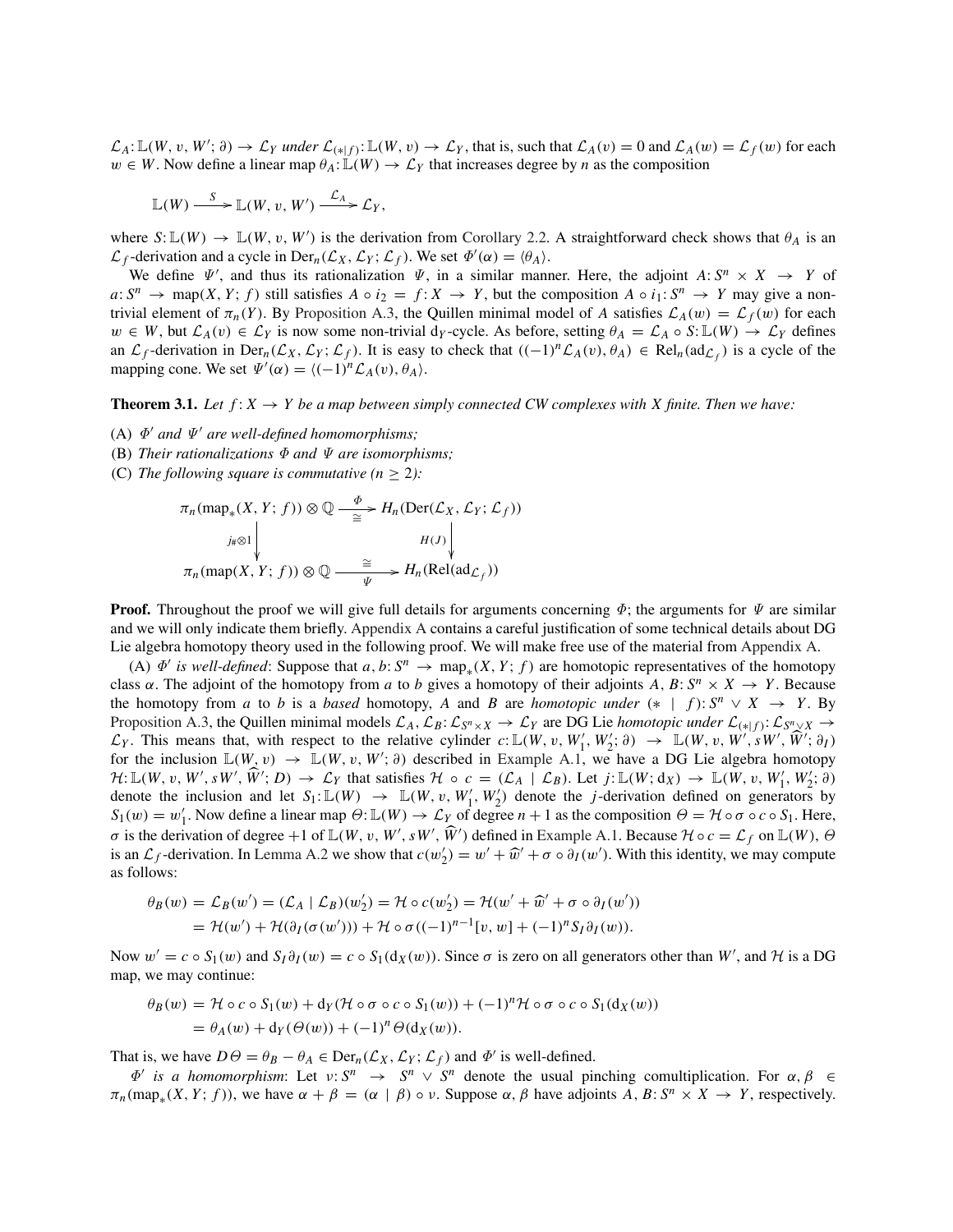Let  $i_1, i_2: S^n \rightarrow S^n \vee S^n$  denote the inclusions, and let  $(A | B)_f: (S^n \vee S^n) \times X \rightarrow Y$  be the map defined by  $(A | B)$   $\circ$   $(i_1 \times 1) = A$  and  $(A | B)$   $\circ$   $(i_2 \times 1) = B$ . Then the adjoint of  $\alpha + \beta$  is  $C := (A | B)$   $\circ$   $(v \times 1)$ :  $S^n \times X \rightarrow Y$ . We focus on identifying the Quillen minimal model of  $(A | B)_f$ , and it will follow that  $\Phi'_f$  is a homomorphism.

Since  $(A | B)_f$  is a map under  $(* | * | f): S^n \vee S^n \vee X \rightarrow Y$ , we may combine Theorem 2.1 and Proposition A.3 and write the Quillen minimal model of  $(A | B)_f$  in the form  $\Gamma: \mathbb{L}(W, v_1, v_2, W_1, W_2; \partial) \to \mathcal{L}_Y$ with  $\Gamma(v_1) = 0 = \Gamma(v_2)$  and such that  $\Gamma$  restricts to  $\mathcal{L}_f$  on  $\mathbb{L}(W)$ . Now the restriction of  $\Gamma$  to  $\mathbb{L}(W, v_1, W_1; \partial)$  is a Quillen minimal model of *A*. Moreover, since the composition ( $\alpha | \beta$ )  $\circ i_1$  is determined up to based homotopy as  $\alpha$ , the composition  $(A | B)_f \circ (i_1 \times 1)$ :  $S^n \times X \to Y$  is determined *up to a homotopy under*  $(* | f)$  as A. Therefore, the restriction of  $\Gamma$  to  $\mathbb{L}(W, v_1, W_1; \partial)$  is actually DG Lie homotopic *as a map under*  $\mathcal{L}_{(*|f)}$  to  $\mathcal{L}_A$ , by Proposition A.3. Following the argument given above to show that  $\Phi'$  is well-defined, we see that  $\langle \Gamma \circ S_1 \rangle = \Phi'(\alpha)$ . Here,  $S_1: \mathbb{L}(W) \to \mathbb{L}(W, v_1, v_2, W_1, W_2)$  denotes the derivation, relative to the inclusion, defined by  $S_1(w) = w_1$  for each  $w \in W$  as in Section 2. A similar argument results in an identification  $\langle \Gamma \circ S_2 \rangle = \Phi'(\beta)$ . Finally, since  $v: S^n \to S^n \vee S^n$ has Quillen model  $\mathcal{L}_v : \mathbb{L}(v) \to \mathbb{L}(v_1, v_2)$  given by  $\mathcal{L}_v(v) = v_1 + v_2$ , it follows that  $v \times 1: S^n \times X \to (S^n \vee S^n) \times X$ has Quillen model  $\mathcal{L}_{\nu \times 1}$ :  $\mathbb{L}(W, v, W'; \partial) \to \mathbb{L}(W, v_1, v_2, W_1, W_2; \partial)$  that satisfies  $\mathcal{L}_{\nu \times 1}(w') = w_1 + w_2$ . Thus we have  $\langle \mathcal{L}_C(w') \rangle = \langle \Gamma \circ \mathcal{L}_{v \times 1}(w') \rangle = \langle \Gamma(w_1 + w_2) \rangle = \langle \Gamma(S_1(w) + S_2(w)) \rangle = \langle \theta_A(w) \rangle + \langle \theta_B(w) \rangle$ . It follows that  $\Phi'(\alpha + \beta) = \Phi'(\alpha) + \Phi'(\beta)$ , that is,  $\Phi'$  is a homomorphism.

Ψ *is a well-defined homomorphism*: This is established by making small adjustments to the preceding arguments for  $\Phi'$ . In this case, the homotopy of the adjoints is stationary at f on X, but is not necessarily stationary on  $S<sup>n</sup>$ . Therefore, we adjust the relative cylinder to that for the Quillen minimal model of the inclusion  $i_2: X \to S^n \times X$ , namely

$$
c: \mathbb{L}(W, v_1, v_2, W'_1, W'_2; \partial) \to \mathbb{L}(W, v, sv, \widehat{v}, W', sW', \widehat{W}'; \partial_I).
$$

Since  $\partial_I(v) = 0$ , we have  $c(v_2) = v + \hat{v}$  and hence  $\mathcal{L}_B(v) = (\mathcal{L}_A | \mathcal{L}_B)(v_2) = \mathcal{H} \circ c(v_2) = \mathcal{H}(v) + \mathcal{H}(\partial_I(sv)) =$  $\mathcal{L}_A(v) + d_Y \mathcal{H}(sv)$ . A careful check – use (7) and the remark that follows it – reveals that the formula of Lemma A.2 remains valid for this cylinder. We define an  $\mathcal{L}_f$ -derivation  $\Theta = \mathcal{H} \circ \sigma \circ c \circ S_1$  and proceed as before.

(B)  $\Phi$  *is a surjection*: Suppose given  $\theta \in \text{Der}_n(\mathcal{L}_X, \mathcal{L}_Y; \mathcal{L}_f)$ , a cycle derivation of degree *n*. Define a Lie algebra map  $\mathcal{L}_A: \mathbb{L}(W, v, W'; \partial) \to \mathcal{L}_Y$  by setting  $\mathcal{L}_A(w) = \mathcal{L}_f(w)$ ,  $\mathcal{L}_A(v) = 0$  and  $\mathcal{L}_A(w') = \theta(w)$  for  $w \in W$ . Just as in the definition of  $\Phi'$ ,  $\mathcal{L}_A \circ S$  is an  $\mathcal{L}_f$ -derivation and by construction we have  $\mathcal{L}_A \circ S = \theta$ . It is straightforward to check that  $\mathcal{L}_A$  commutes with differentials. Let  $A: S_{\mathbb{Q}}^n \times X_{\mathbb{Q}} \to Y_{\mathbb{Q}}$  be the geometric realization of  $\mathcal{L}_A$ , from the correspondence between (homotopy classes of) maps between rational spaces and DG Lie algebra maps between Quillen models. Let  $i_1: S_{\mathbb{Q}}^n \to S_{\mathbb{Q}}^n \times X_{\mathbb{Q}}$  and  $i_2: X_{\mathbb{Q}} \to S_{\mathbb{Q}}^n \times X_{\mathbb{Q}}$  denote the inclusions. Since  $\mathcal{L}_A \circ \mathcal{L}_{i_1} = 0$  and  $\mathcal{L}_A \circ \mathcal{L}_{i_2} = \mathcal{L}_f$ , we have  $A \circ i_1 \sim *$  and  $A \circ i_2 \sim f_{\mathbb{Q}}$ . Altering the geometric realization  $A$  up to homotopy, if necessary, we may assume  $A \circ i_1 = *$  and  $A \circ i_2 = f_{\mathbb{Q}}$ . Thus, the adjoint  $a: S^n_{\mathbb{Q}} \to \text{map}_*(X_{\mathbb{Q}}, Y_{\mathbb{Q}}; f_{\mathbb{Q}})$  of *A* represents an element  $\alpha \in \pi_n(\text{map}_*(X_{\mathbb{Q}}, Y_{\mathbb{Q}}; f_{\mathbb{Q}}))$ . Since *X* is finite, [6, Th. II.3.11] and [11, Th. 2.3], imply  $\pi_n(\text{map}(X, Y; f)) \otimes \mathbb{Q} \cong \pi_n(\text{map}(X_{\mathbb{Q}}, Y_{\mathbb{Q}}; f_{\mathbb{Q}}))$ . By definition,  $\Phi(\alpha) = \langle \theta \rangle$ , and so  $\Phi$  is surjective.

 $\Phi$  *is an injection*: Since  $\Phi$  is a homomorphism, it is sufficient to check that  $\Phi(\alpha) = 0$  implies  $\alpha = 0 \in$  $\pi_n(\text{map}_*(X, Y_0; f_0))$ . As before, write  $\Phi(\alpha) = \langle \theta_A \rangle$  and suppose  $\theta_A \in \text{Der}_n(\mathcal{L}_X, \mathcal{L}_Y; \mathcal{L}_f)$  is a boundary so that  $\theta_A = D(\theta)$  for  $\theta \in \text{Der}_{n+1}(\mathcal{L}_X, \mathcal{L}_Y; \mathcal{L}_f)$ . We refer to the relative cylinder described in Example A.1. Define a relative homotopy  $\mathcal{G}: \mathbb{L}(W, v, W', sW', \dot{W}'; \partial_I) \to \mathcal{L}_Y$  by setting  $\mathcal{G} = \mathcal{L}_A$  on  $\mathbb{L}(W, v, W')$  (so that  $\mathcal{G}$  starts at  $\mathcal{L}_A$ ). Then set  $G(sw') = -\Theta(w)$  and  $G(\hat{w}') = -d_Y \Theta(w)$  for  $w \in W$  and extend G as a Lie algebra map. It is automatic from this definition that G is a DG map. Since  $\sigma = 0$  on all generators other than those of W', it follows that  $G \circ \sigma \circ S_I$ acts as the  $\mathcal{L}_f$ -derivation  $-\Theta$  in Der<sub>n+1</sub>( $\mathcal{L}_X$ ,  $\mathcal{L}_Y$ ;  $\mathcal{L}_f$ ). With the formula from Lemma A.2, we compute as follows:

$$
\mathcal{G} \circ c(w_2') = \mathcal{G}(w' + \widehat{w}' + \sigma(\partial_I(w'))) \n= \mathcal{L}_A(w') - d_Y \Theta(w) + \mathcal{G}(\sigma((-1)^{n-1}[v, w] + (-1)^n S_I d_X(w))) \n= \mathcal{L}_A(w') - d_Y \Theta(w) + (-1)^n \mathcal{G}(\sigma(S_I d_X(w))) \n= \mathcal{L}_A(w') - d_Y \Theta(w) - (-1)^n \Theta(d_X(w)) = \mathcal{L}_A(w') - D(\Theta)(w) = 0.
$$

Hence we have  $G \circ c = (\mathcal{L}_A \mid \mathcal{L}_{f \circ p_2})$ , where  $p_2: S^n \times X \to X$  denotes projection onto the second factor and  $\mathcal{L}_{f \circ p_2}$ denotes the Quillen minimal model of the composition  $f \circ p_2$ :  $S^n \times X \to Y$ . It follows that  $A \sim f \circ p_2$ :  $S^n \times X \to Y_Q$ . Taking adjoints, we obtain that  $a \sim * : S^n \to \text{map}_*(X, Y; f)$ . Actually, we only obtain this last homotopy as a free homotopy by taking adjoints, since the homotopy between *A* and  $f \circ p_2$  is based, but not necessarily under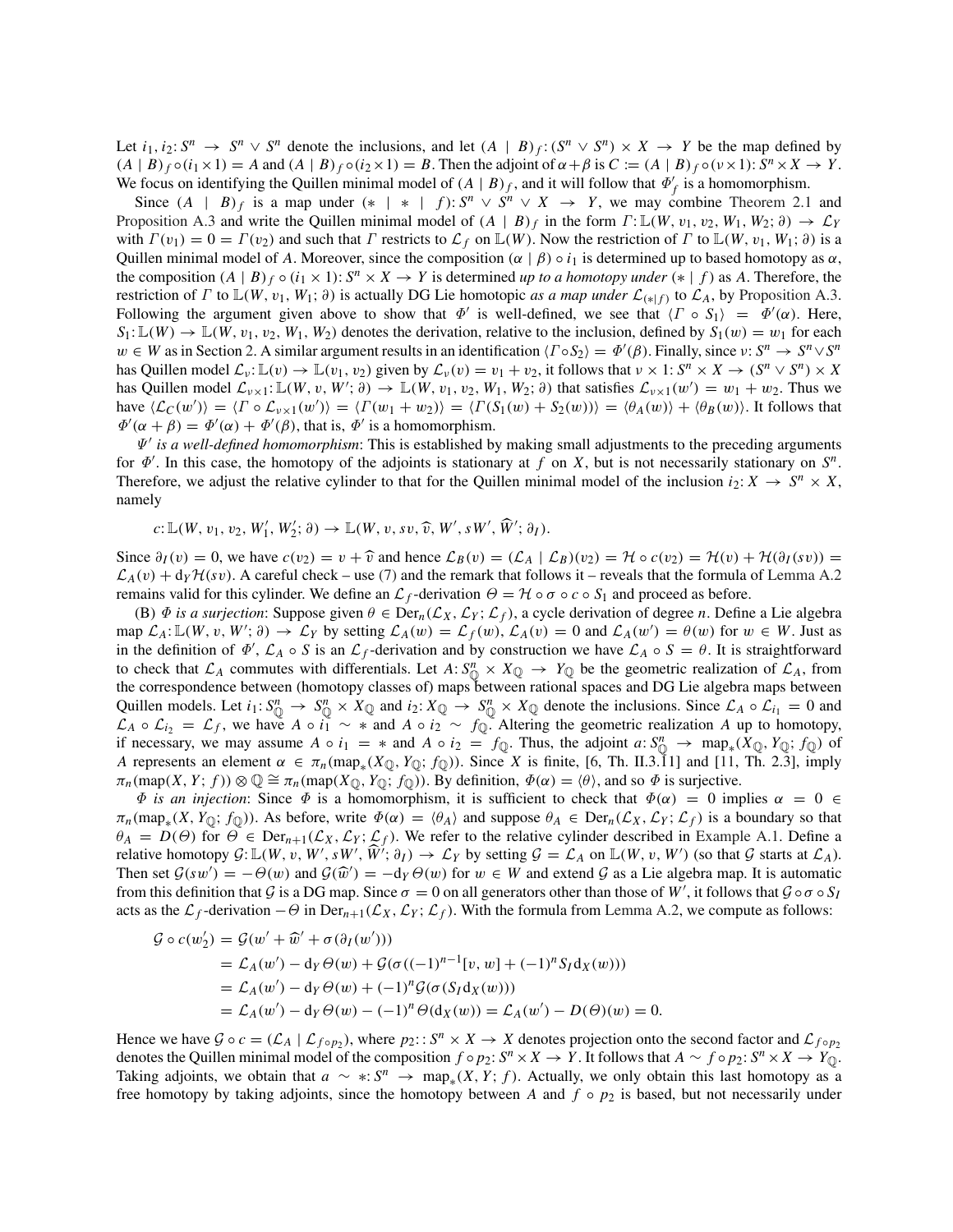(∗ | *<sup>f</sup>* ): *<sup>S</sup><sup>n</sup>* <sup>∨</sup> *<sup>X</sup>* <sup>→</sup> *<sup>Y</sup>* . However, a based map from a sphere is based-homotopic to the constant map if it is freely homotopic to the constant map [12, p. 27]. Thus  $\Phi$  is injective.

Ψ *is an isomorphism*: Once again, we need only make slight adjustments to the preceding arguments for Φ. Suppose given  $(y, \theta)$  a  $\delta$ -cycle in Rel<sub>n</sub>(ad<sub> $\mathcal{L}_f$ </sub>). Then  $d_Y(y) = 0$  and  $D(\theta) + ad_{\mathcal{L}_f}(y) = 0$ , or  $d_Y\theta(\chi) - (-1)^n \theta d_X(\chi) +$  $[y, \mathcal{L}_f(\chi)] = 0$  for  $\chi \in \mathcal{L}_\chi$ . Now define  $\mathcal{L}_A: \mathbb{L}(W, v, W'; \partial) \to \mathcal{L}_Y$  by  $\mathcal{L}_A(w) = \mathcal{L}_f(w), \mathcal{L}_A(v) = (-1)^n y$ , and  $\mathcal{L}_A(w') = \theta(w)$ . Check that  $\mathcal{L}_A$  is a DG map and then argue that  $\Psi$  is surjective following the same steps as were taken for  $\Phi$ .

To show injectivity of  $\Psi$ , suppose that  $((-1)^n \mathcal{L}_A(v), \theta_A) \in Rel_n(\text{ad}_{\mathcal{L}_f})$  is a boundary in the mapping cone, so that  $((-1)^n \mathcal{L}_A(v), \theta_A) = \delta(y, \Theta)$ . That is,  $\theta_A = ad_{\mathcal{L}_f}(y) + d_Y \Theta - (-1)^{n+1} \Theta d_X$  and  $d_Y(y) = (-1)^{n-1} \mathcal{L}_A(v)$ . Here, we use the same relative mapping cylinder as was used to show  $\Psi'$  a homomorphism above. Define a DG homotopy by setting  $G = \mathcal{L}_A$  on  $\mathbb{L}(W, v, W')$ ,  $\mathcal{G}(sv) = (-1)^n y$ ,  $\mathcal{G}(\widehat{v}) = -\mathcal{L}_A(v)$ ,  $\mathcal{G}(sw') = -\Theta(w)$ , and  $\mathcal{G}(\widehat{w}') = -dy \Theta(w)$ . Argue as for  $\Phi$  to show that  $\Psi$  is injective.

(C) The commutativity of the diagram follows directly from the definitions. Notice that  $j: map_*(X, Y; f) \to$ map(*X*, *Y*; *f*) is the fibre inclusion of the evaluation fibration. Therefore, if *a* is a representative of  $\alpha \in$  $\pi_n(\text{map}_*(X, Y; f))$ , we may also take *a* to be a representative of  $j_*(\alpha) \in \pi_n(\text{map}(X, Y; f))$ . Consequently, the Quillen minimal model of the adjoint of a representative of  $j_\#(\alpha)$  may be taken as  $\mathcal{L}_A$  with  $\mathcal{L}_A(v) = 0$ . Hence, before rationalizing, we have  $\Psi'(j_\#(\alpha)) = \langle 0, \theta_A \rangle = \langle J(\theta_A) \rangle = H(J)(\langle \theta_A \rangle) = H(J) \circ \Phi'(\alpha)$ .  $\Box$ 

We deduce some immediate consequences of this result. To begin, we obtain a description of the long exact rational homotopy sequence of the evaluation fibration  $\text{map}_*(X, Y; f) \xrightarrow{j} \text{map}(X, Y; f) \xrightarrow{\omega} Y$  for a map  $f: X \to Y$ . Stepping back in the Barratt–Puppe sequence, we obtain a fibration

$$
\Omega Y \xrightarrow{\partial} \operatorname{map}_*(X, Y; f) \xrightarrow{j} \operatorname{map}(X, Y; f)
$$

and thus a long exact sequence in homotopy

$$
\cdots \xrightarrow{\partial_{\#}} \pi_n \left( \operatorname{map}_*(X, Y; f) \right) \xrightarrow{j_{\#}} \pi_n(\operatorname{map}(X, Y; f)) \xrightarrow{\omega_{\#}} \pi_{n-1}(\Omega Y) \xrightarrow{\partial_{\#}} \cdots
$$
 (2)

Here, we are identifying  $\pi_{n-1}(\Omega Y)$  with  $\pi_n(Y)$  in the usual way.

**Theorem 3.2.** Let  $f: X \rightarrow Y$  be a map between simply connected CW complexes of finite type with X finite. Then *the rationalization of the long exact homotopy sequence* (2), as far as the term  $\pi_1(\Omega Y) \otimes \mathbb{Q}$ , is equivalent to the long *exact derivation homology sequence of the Quillen minimal model*  $\mathcal{L}_f$ :  $\mathcal{L}_X \to \mathcal{L}_Y$  *of f, that is,* 

$$
\cdots \longrightarrow H(\operatorname{ad}_{\mathcal{L}_f})_{H_n}(\operatorname{Der}(\mathcal{L}_X, \mathcal{L}_Y; \mathcal{L}_f)) \xrightarrow{H(J)} H_n(\operatorname{Rel}(\operatorname{ad}_{\mathcal{L}_f})) \xrightarrow{H(P)} H_{n-1}(\mathcal{L}_Y) \longrightarrow H(\operatorname{ad}_{\mathcal{L}_f})
$$

*as far as the term*  $H_1(\mathcal{L}_Y)$ *.* 

**Proof.** The result follows from Theorem 3.1 and the uniqueness of the "third rung" in a commutative ladder (see [8, Lem. 3.1) for  $n > 2$ . Checking the result at the last square is straightforward using the ideas of the proof of Theorem 3.1.  $\Box$ 

**Theorem 3.3.** Let  $f: X \to Y$  be a map between simply connected CW complexes of finite type with X finite. Then, *for*  $n > 2$ *, we have* 

$$
G_n(Y, X; f) \otimes \mathbb{Q} \cong \ker\{H(\mathrm{ad}_{\mathcal{L}_f}) : H_{n-1}(\mathcal{L}_Y) \to H_{n-1}(\mathrm{Der}(\mathcal{L}_X, \mathcal{L}_Y; \mathcal{L}_f))\}.
$$

**Proof.** The group  $G_n(Y, X; f) \otimes \mathbb{Q}$  corresponds to the kernel of  $\partial: \pi_{n-1}(\Omega Y) \otimes \mathbb{Q} \to \pi_{n-1}(\text{map}_*(X, Y; f)) \otimes \mathbb{Q}$  in the long exact rational homotopy sequence of the evaluation fibration. The result thus follows from Theorem 3.2.  $\Box$ 

Specializing to the identity map we recover a result of Tanré:

**Corollary 3.4** ( $[13, \text{Cor }\text{VII.4}(10)]$ ). Let X be a simply connected, finite complex. Then, for  $n \geq 2$ , we have

$$
G_n(X) \otimes \mathbb{Q} \cong \ker\{H(\mathrm{ad}_{\mathcal{L}_X}) : H_{n-1}(\mathcal{L}_X) \to H_{n-1}(\mathrm{Der}(\mathcal{L}_X))\}.\quad \Box
$$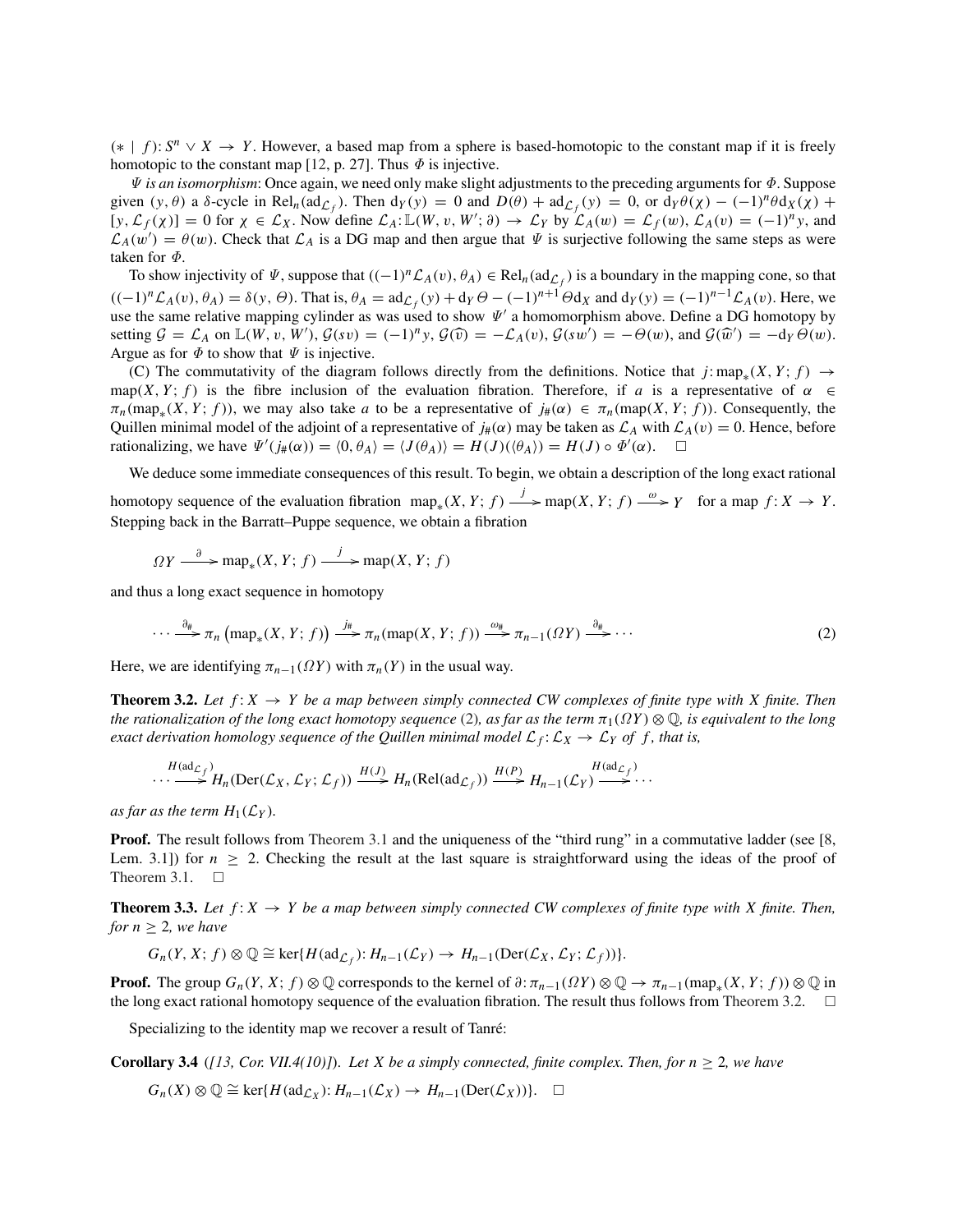#### 4. Evaluation subgroups and Gottlieb's question

Let  $[ , ]_w$  denote the Whitehead bracket in  $\pi_*(X)$  and let  $P_*(X)$  denote the subgroup of  $\pi_*(X)$  consisting of homotopy elements with vanishing Whitehead product with all elements of π∗(*X*) — the so-called *Whitehead center* of  $\pi_*(X)$ . It is well known that  $G_*(X) \subseteq P_*(X)$ ; Gottlieb's question asks when is the inclusion strict? Ganea gave the first example of inequality in [4]. See [9] for a recent reference and some interesting examples of  $G_1(X) \neq P_1(X)$ with *X* a finite complex.

Gottlieb's question admits the following generalization. Given a map  $f: X \to Y$  set

$$
P_n(Y, X; f) = \{ \alpha \in \pi_n(Y) \mid [\alpha, f_{\#}(\beta)]_w = 0 \quad \text{for all } \beta \in \pi_*(X) \}.
$$

Then  $G_n(Y, X; f)$  is a subgroup of  $P_n(Y, X; f)$  and we may ask whether these groups can be different. We give a rather complete answer to this question for rational spaces. Notice that although the relative evaluation subgroup behaves well with respect to rationalization, in the sense that  $G_*(Y, X; f) \otimes \mathbb{Q} = G_*(Y_{\mathbb{Q}}, X_{\mathbb{Q}}; f_{\mathbb{Q}})$  (at least for *X* finite), the inclusion  $P_*(X, Y; f) \otimes \mathbb{Q} \subseteq P_*(X_{\mathbb{Q}}, Y_{\mathbb{Q}}; f_{\mathbb{Q}})$  is usually strict.

We show that, rationally, the difference between the evaluation subgroup of a map and the generalized Whitehead center is governed by the "induced derivation" map

$$
I: H_n(\mathrm{Der}(\mathcal{L}_X, \mathcal{L}_Y; \mathcal{L}_f)) \to \mathrm{Der}_n(H(\mathcal{L}_X), H(\mathcal{L}_Y); H(\mathcal{L}_f))
$$

which we now introduce. A *D*-cycle  $\theta \in \text{Der}_n(L, K; \psi)$  induces a map  $H(\theta) \in \text{Der}_n(H(L), H(K); H(\psi))$  defined by  $H(\theta)(\xi) = \langle \theta(\xi) \rangle$  for  $\xi$  a cycle of *L*. If  $\theta$  is a *D*-boundary then it carries cycles of *L* to boundaries of *K*. Thus we obtain a linear map  $I: H_n(\text{Der}(L, K; \psi)) \to \text{Der}_n(H(L), H(K); H(\psi))$  given by  $I(\langle \theta \rangle) = H(\theta)$  for  $\theta$  a cycle of  $Der_n(L, K; \psi)$ .

Now consider the commutative diagram

$$
H_n(\mathcal{L}_Y) \xrightarrow{H(\text{ad}_{\mathcal{L}_f})} H_n(\text{Der}(\mathcal{L}_X, \mathcal{L}_Y; \mathcal{L}_f))
$$
  
\n
$$
\downarrow
$$
\n
$$
\downarrow
$$
\n
$$
\downarrow
$$
\n
$$
\downarrow
$$
\n
$$
\downarrow
$$
\n
$$
\downarrow
$$
\n
$$
\downarrow
$$
\n
$$
\downarrow
$$
\n
$$
\downarrow
$$
\n
$$
\downarrow
$$
\n
$$
\downarrow
$$
\n
$$
\downarrow
$$
\n
$$
\downarrow
$$
\n
$$
\downarrow
$$
\n
$$
\downarrow
$$
\n
$$
\downarrow
$$
\n
$$
\downarrow
$$
\n
$$
\downarrow
$$
\n
$$
\downarrow
$$
\n
$$
\downarrow
$$
\n
$$
\downarrow
$$
\n
$$
\downarrow
$$
\n
$$
\downarrow
$$
\n
$$
\downarrow
$$
\n
$$
\downarrow
$$
\n
$$
\downarrow
$$
\n
$$
\downarrow
$$
\n
$$
\downarrow
$$
\n
$$
\downarrow
$$
\n
$$
\downarrow
$$
\n
$$
\downarrow
$$
\n
$$
\downarrow
$$
\n
$$
\downarrow
$$
\n
$$
\downarrow
$$
\n
$$
\downarrow
$$
\n
$$
\downarrow
$$
\n
$$
\downarrow
$$
\n
$$
\downarrow
$$
\n
$$
\downarrow
$$
\n
$$
\downarrow
$$
\n
$$
\downarrow
$$
\n
$$
\downarrow
$$
\n
$$
\downarrow
$$
\n
$$
\downarrow
$$
\n
$$
\downarrow
$$
\n
$$
\downarrow
$$
\n
$$
\downarrow
$$
\n
$$
\downarrow
$$
\n
$$
\downarrow
$$
\n
$$
\downarrow
$$
\n
$$
\downarrow
$$
\n
$$
\downarrow
$$
\n
$$
\downarrow
$$
\n
$$
\downarrow
$$
\n
$$
\downarrow
$$
\n
$$
\downarrow
$$
\n
$$
\downarrow
$$
\n
$$
\downarrow
$$

**Theorem 4.1.** Let  $f: X \to Y$  be a map between simply connected CW complexes of finite type with X a finite complex. *For*  $n \geq 1$ *, we have* 

$$
\frac{P_{n+1}(Y_{\mathbb{Q}}, X_{\mathbb{Q}}; f_{\mathbb{Q}})}{G_{n+1}(Y_{\mathbb{Q}}, X_{\mathbb{Q}}; f_{\mathbb{Q}})} \cong \text{ker}(I) \cap \text{im}(H(\text{ad}_{\mathcal{L}_f})).
$$

**Proof.** The map  $H(\text{ad}_{\mathcal{L}_f})$  induces a map

$$
\overline{H(\mathrm{ad}_{\mathcal{L}_f})}\colon \frac{\ker(\mathrm{ad}_{H(\mathcal{L}_f)})}{\ker(H(\mathrm{ad}_{\mathcal{L}_f}))} \to \ker(I) \cap \mathrm{im}(H(\mathrm{ad}_{\mathcal{L}_f}))
$$

that is easily checked to be an isomorphism. By Theorem 3.3, we may identify ker( $H(\text{ad}_{\mathcal{L}_f})$ ) with  $G_{n+1}(Y_{\mathbb{Q}}, X_{\mathbb{Q}}; f_{\mathbb{Q}})$ . We may also identify ker(ad $H(L_f)$ ) with  $P_{n+1}(Y_{\mathbb{Q}}, X_{\mathbb{Q}}; f_{\mathbb{Q}})$  by the correspondence between the Samelson product in  $\pi_*(\Omega Y) \otimes \mathbb{Q}$  and the product on  $H(\mathcal{L}_Y)$ . It is easy to check that these identifications are  $\text{compatible.}$   $\Box$ 

**Example 4.2.** We give an example with  $G_*(Y_{\mathbb{Q}}, X_{\mathbb{Q}}; f_{\mathbb{Q}}) \neq P_*(Y_{\mathbb{Q}}, X_{\mathbb{Q}}; f_{\mathbb{Q}})$ . Consider  $f: \mathbb{C}P^2 \to S^4$  obtained by pinching out the 2-cell of  $\mathbb{C}P^2$ . This map has Quillen minimal model

$$
\mathcal{L}_f: \mathbb{L}(x_1, x_3; \mathrm{d}_X) \to \mathbb{L}(u_3; \mathrm{d}_Y = 0)
$$

with  $\mathcal{L}_f(x_1) = 0$  and  $\mathcal{L}_f(x_3) = u_3$ . Here, the subscript of a generator denotes its degree and  $d_X(x_1) = 0$ ,  $d_X(x_3) =$  $[x_1, x_1]$ . Now  $\mathrm{ad}_{\mathcal{L}_f}(u_3) \in \mathrm{Der}_3(\mathcal{L}_X, \mathcal{L}_Y; \mathcal{L}_f)$  is defined by  $\mathrm{ad}_{\mathcal{L}_f}(u_3)(x_1) = 0$  and  $\mathrm{ad}_{\mathcal{L}_f}(u_3)(x_3) = [u_3, u_3]$ . On the other hand,  $D = 0$  in Der<sub>3</sub>( $\mathcal{L}_X$ ,  $\mathcal{L}_Y$ ;  $\mathcal{L}_f$ ). Therefore,  $H(\text{ad}_{\mathcal{L}_f})(\langle u_3 \rangle) \neq 0$  and  $G_4(Y_Q, X_Q; f_Q) = 0$ .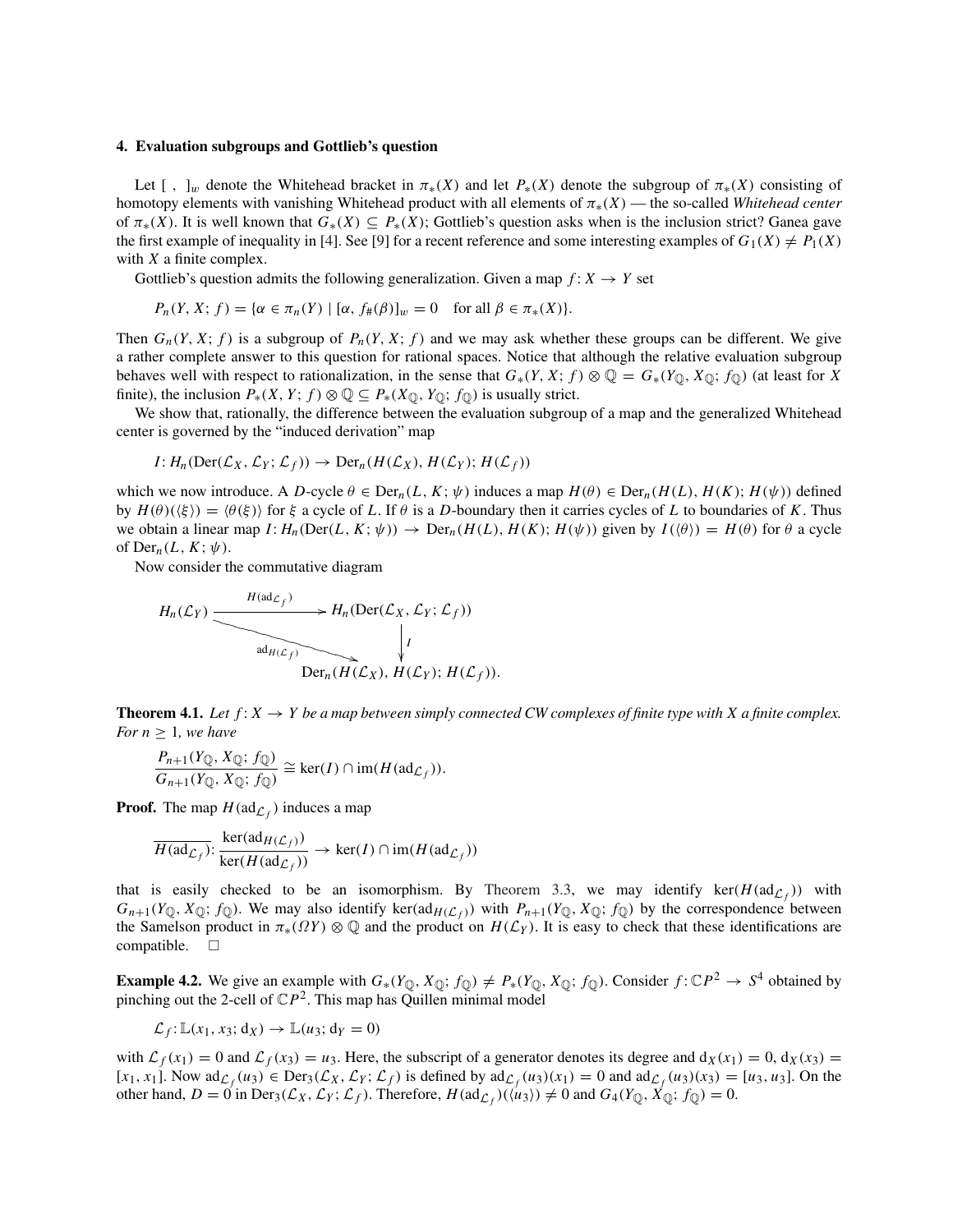We next give a class of examples for which the equality  $G_*(Y_{\mathbb{Q}}, X_{\mathbb{Q}}; f_{\mathbb{Q}}) = P_*(Y_{\mathbb{Q}}, X_{\mathbb{Q}}; f_{\mathbb{Q}})$  holds. For this, we review the notion of *coformality* and some terminology associated with this concept. Suppose that a minimal DG Lie algebra  $\mathbb{L}(V; d)$  has a second (or "upper") grading on the generating subspace  $V = \bigoplus_{i \geq 0} V^i$ . This extends to a second grading of  $\mathbb{L}(V)$  in the obvious way, and we write  $\mathbb{L}(V)^i$  for the sub-vector space of  $\mathbb{L}(V)$  consisting of all elements of  $\mathbb{L}(V)$  of second grading equal to *i*. We also write  $V^{(i)}$  for the sub-vector space of V consisting of all elements of *V* of second grading less than or equal to *i*. Then we say that  $\mathbb{L}(V; d)$  is a *bigraded* minimal DG Lie algebra if the differential decreases second degree homogeneously by one, that is, if  $d(V^0) = 0$  and  $d(V^i) \subseteq L(V)^{i-1}$  for  $i \ge 1$ . If  $\mathbb{L}(V; d)$  is a bigraded minimal DG Lie algebra, then the second grading passes to homology, making  $H(\mathbb{L}(V; d))$  a bigraded Lie algebra. We write  $H^i(\mathbb{L}(V; d))$  for the sub-vector space of  $H(\mathbb{L}(V; d))$  consisting of homology classes represented by cycles of upper degree equal to *i*, and we have  $H(\mathbb{L}(V; d)) = \bigoplus_{i \geq 0} H^i(\mathbb{L}(V; d)).$ 

**Definition 4.3.** Let  $\mathbb{L}(V; d)$  be a bigraded minimal DG Lie algebra in the above sense. We say  $\mathbb{L}(V; d)$  is *coformal* if  $H^i(\mathbb{L}(V; d)) = 0$  for  $i > 0$ , so that  $H(\mathbb{L}(V; d)) = H^0(\mathbb{L}(V; d))$ . We say that a space *X* is a *coformal space* if its Quillen minimal model is coformal.

There are many interesting examples of coformal spaces: Moore spaces and more generally rational co-Hspaces, including suspensions; some homogeneous spaces; products and wedges of coformal spaces. This notion of coformality extends to a map. Suppose that  $\phi: \mathbb{L}(V; d) \to \mathbb{L}(W; d')$  is a map of bigraded minimal DG Lie algebras as defined above. If  $\phi(V^i) \subseteq \mathbb{L}(W)^i$  for each  $i \geq 0$ , then we say that  $\phi$  is a bigraded map.

**Definition 4.4.** A map  $\phi: \mathbb{L}(V; d) \to \mathbb{L}(W; d')$  of bigraded minimal DG Lie algebras is a *coformal map* if both  $\mathbb{L}(V; d)$  and  $\mathbb{L}(W; d')$  are coformal, and  $\phi$  is a bigraded map (with respect to the second gradings that display the coformality of  $\mathbb{L}(V)$  and  $\mathbb{L}(W)$ ). A map of coformal spaces  $f: X \to Y$  is a *coformal map* if its Quillen minimal model  $\mathcal{L}_f: \mathcal{L}_X \to \mathcal{L}_Y$  is a coformal map of bigraded minimal DG Lie algebras.

**Theorem 4.5.** Let  $f: X \rightarrow Y$  be a coformal map between CW complexes of finite type with X finite. Then  $P_*(Y_{\mathbb{Q}}, X_{\mathbb{Q}}; f_{\mathbb{Q}}) = G_*(Y_{\mathbb{Q}}, X_{\mathbb{Q}}; f_{\mathbb{Q}}).$ 

**Proof.** Suppose  $\mathcal{L}_X = \mathbb{L}(W; d_X)$  and  $\mathcal{L}_Y = \mathbb{L}(V; d_Y)$  are coformal, and that  $\mathcal{L}_f$  is bigraded. Take  $\alpha \in H_n(\mathcal{L}_Y)$ . With reference to Theorem 4.1, we show that if  $I \circ H(\text{ad}_{\mathcal{L}_f})(\alpha) = 0$ , then  $H(\text{ad}_{\mathcal{L}_f})(\alpha) = 0$ . Since *Y* is coformal, we may assume  $\alpha = \langle \xi \rangle$  for a d<sub>*Y*</sub>-cycle  $\xi \in \mathbb{L}(V)^0$ . Observe that  $\mathrm{ad}_{\mathcal{L}_f}(\xi) \in \mathrm{Der}_n(\mathcal{L}_X, \mathcal{L}_Y; \mathcal{L}_f)$  is then a *D*-cycle that preserves upper degree. If  $I \circ H(\text{ad}_{\mathcal{L}_f})(\alpha) = 0$ , then for each  $d_X$ -cycle  $\chi \in \mathbb{L}(W)$ , we have  $\text{ad}_{\mathcal{L}_f}(\xi)(\chi) = d_Y(\eta)$  for some  $\eta \in \mathbb{L}(V)$ . We now use this to construct  $\theta \in \text{Der}_{n+1}(\mathcal{L}_X, \mathcal{L}_Y; \mathcal{L}_f)$  such that  $D(\theta) = \text{ad}_{\mathcal{L}_f}(\xi)$ .

Since *X* is coformal, we have  $W = \bigoplus_{i \geq 0} W^i$ , and each  $w \in W^0$  is a d<sub>X</sub>-cycle. Therefore, we have  $\text{ad}_{\mathcal{L}_f}(\xi)(w) =$  $d_Y(\eta)$  for some  $\eta \in \mathbb{L}(V)$ . Furthermore, since  $\mathcal L$  is bigraded, we may choose  $\eta \in \mathbb{L}(V)^1$ . Use this to define a linear map  $\theta_0: W^0 \to \mathbb{L}(V)^1$  and extend to an  $\mathcal{L}_f$ -derivation  $\theta_0 \in \text{Der}_{n+1}(\mathbb{L}(W^0), \mathcal{L}_Y; \mathcal{L}_f)$ . By construction, we have  $D(\theta_0)(\chi) = d_Y(\theta_0(\chi)) = ad_{\mathcal{L}_f}(\xi)(\chi)$  for  $\chi \in \mathbb{L}(W^0)$ .

Assume inductively that  $\theta_m \in \text{Der}_{n+1}(\mathbb{L}(W^{(m)}), \mathcal{L}_Y; \mathcal{L}_f)$  is defined, increasing upper degree homogeneously by 1, and satisfying  $D(\theta_m) = ad_{\mathcal{L}_f}(\xi)$  on  $\mathbb{L}(W^{(m)})$ . For  $w \in W^{m+1}$ , consider  $ad_{\mathcal{L}_f}(\xi)(w) + (-1)^{n+1} \theta_m(d_Xw)$ . Since  $\mathrm{ad}_{\mathcal{L}_f}(\xi)$  is a *D*-cycle, and  $d_Xw \in \mathbb{L}(W)^m \subseteq \mathbb{L}(W^{(m)})$ , we see that this is a  $d_Y$ -cycle. Now use the coformality of  $\mathcal{L}_Y$  – specifically, that  $H^+(\mathcal{L}_Y) = 0$  – to conclude that there exists some  $\zeta \in \mathcal{L}_Y$  with  $d_Y(\zeta) =$  $ad_{\mathcal{L}_f}(\xi)(w) + (-1)^{n+1} \theta_m(d_Xw)$ . Furthermore, we may choose  $\zeta \in \mathbb{L}(V)^{m+2}$ . Clearly,  $\zeta$  may be chosen so as to depend linearly on w. So use this to define a linear map  $\theta_{m+1}: W^{m+1} \to \mathbb{L}(V)^{m+2}$  with  $\theta_{m+1}(w) = \zeta$ , and extend  $\theta_m$ to an  $\mathcal{L}_f$ -derivation  $\theta_{m+1} \in \text{Der}_{n+1}(\mathbb{L}(W^{(m+1)}), \mathcal{L}_Y; \mathcal{L}_f)$ . By construction, we have

$$
D\theta_{m+1}(w) = d_Y \theta_{m+1}(w) - (-1)^{n+1} \theta_{m+1}(d_X w)
$$
  
=  $d_Y \zeta - (-1)^{n+1} \theta_m(d_X w) = ad_{\mathcal{L}_f}(\xi)(w)$ 

for  $w \in W^{m+1}$ ; since  $D(\theta_{m+1})$  is an  $\mathcal{L}_f$ -derivation, this gives  $D(\theta_{m+1})(\chi) = ad_{\mathcal{L}_f}(\xi)(\chi)$  for  $\chi \in \mathbb{L}(W^{(m+1)})$ . This completes the induction and gives an  $\mathcal{L}_f$ -derivation  $\theta \in \text{Der}_{n+1}(\mathbb{L}(W), \mathcal{L}_Y; \mathcal{L}_f)$  that satisfies  $D(\theta) = \text{ad}_{\mathcal{L}_f}(\xi)$ . The result follows. result follows.

The following special case is well known.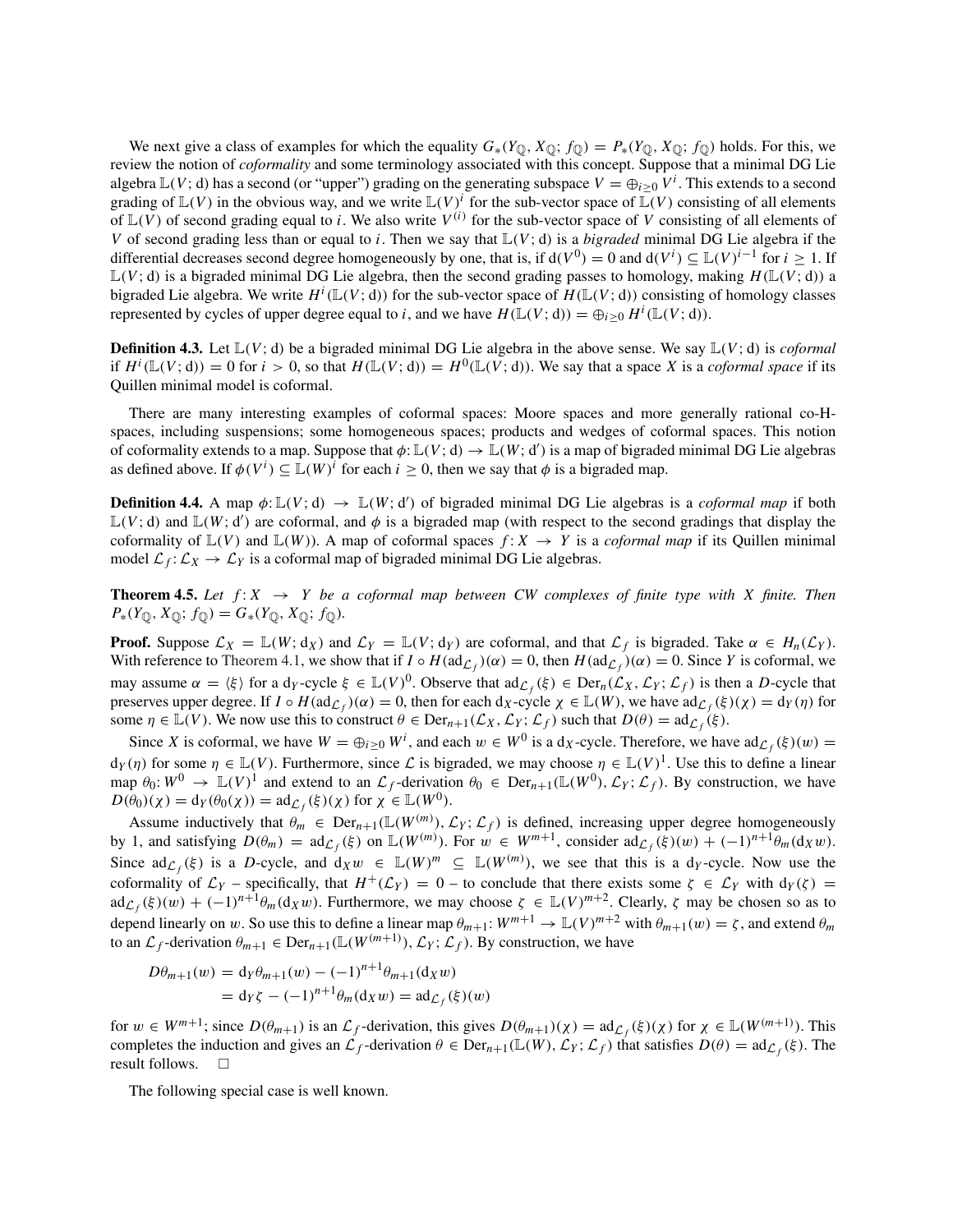**Corollary 4.6.** Let X be a simply connected, finite CW complex. If X is coformal, then  $P_*(X_{\mathbb{Q}}) = G_*(X_{\mathbb{Q}})$ .  $\square$ 

#### 5. The rationalized *G*-sequence

The *G*-sequence of a map  $f: X \to Y$  is a chain complex featuring the Gottlieb groups  $G_n(X)$  and the evaluation subgroups  $G_n(Y, X; f)$ . The *G*-sequence may be constructed as follows. The map *f* induces a diagram

$$
\Omega X \xrightarrow{\Omega f} \Omega Y
$$
\n
$$
\downarrow \qquad \qquad \downarrow \qquad \qquad \downarrow \qquad \downarrow \qquad \downarrow \qquad \downarrow \qquad \downarrow \qquad \downarrow \qquad \downarrow \qquad \downarrow \qquad \downarrow \qquad \downarrow \qquad \downarrow \qquad \downarrow \qquad \downarrow \qquad \downarrow \qquad \downarrow \qquad \downarrow \qquad \downarrow \qquad \downarrow \qquad \downarrow \qquad \downarrow \qquad \downarrow \qquad \downarrow \qquad \downarrow \qquad \downarrow \qquad \downarrow \qquad \downarrow \qquad \downarrow \qquad \downarrow \qquad \downarrow \qquad \downarrow \qquad \downarrow \qquad \downarrow \qquad \downarrow \qquad \downarrow \qquad \downarrow \qquad \downarrow \qquad \downarrow \qquad \downarrow \qquad \downarrow \qquad \downarrow \qquad \downarrow \qquad \downarrow \qquad \downarrow \qquad \downarrow \qquad \downarrow \qquad \downarrow \qquad \downarrow \qquad \downarrow \qquad \downarrow \qquad \downarrow \qquad \downarrow \qquad \downarrow \qquad \downarrow \qquad \downarrow \qquad \downarrow \qquad \downarrow \qquad \downarrow \qquad \downarrow \qquad \downarrow \qquad \downarrow \qquad \downarrow \qquad \downarrow \qquad \downarrow \qquad \downarrow \qquad \downarrow \qquad \downarrow \qquad \downarrow \qquad \downarrow \qquad \downarrow \qquad \downarrow \qquad \downarrow \qquad \downarrow \qquad \downarrow \qquad \downarrow \qquad \downarrow \qquad \downarrow \qquad \downarrow \qquad \downarrow \qquad \downarrow \qquad \downarrow \qquad \downarrow \qquad \downarrow \qquad \downarrow \qquad \downarrow \qquad \downarrow \qquad \downarrow \qquad \downarrow \qquad \downarrow \qquad \downarrow \qquad \downarrow \qquad \downarrow \qquad \downarrow \qquad \downarrow \qquad \downarrow \qquad \downarrow \qquad \downarrow \qquad \downarrow \qquad \downarrow \qquad \downarrow \qquad \downarrow \qquad \downarrow \qquad \downarrow \qquad \downarrow \qquad \downarrow \qquad \downarrow \qquad \downarrow \qquad \downarrow \qquad \downarrow \qquad \downarrow \qquad \downarrow \qquad \downarrow \qquad \downarrow \qquad \downarrow \qquad \downarrow \qquad \downarrow \qquad \downarrow \qquad \downarrow \qquad \downarrow \qquad \downarrow \qquad \downarrow \qquad
$$

in which the vertical maps are the connecting maps arising from the evaluation fibrations  $\omega$ : map(*X*, *X*; 1)  $\rightarrow$  *X* and  $\omega$ : map(*X*, *Y*; *f*)  $\rightarrow$  *Y* as in Section 3. The maps  $\Omega$  *f* and  $f_*$  lead to long exact homotopy sequences and the vertical maps give homomorphisms of corresponding terms, yielding a homotopy ladder in the usual way. Whenever we have such a ladder, with exact rows, there is an associated "kernel sequence", that is, a sequence obtained by restricting the maps in the top row to the kernels of the vertical rungs. The *G*-sequence of the map *f* may be defined, with a shift in degree, as the kernel sequence of the above homotopy ladder. A portion of this construction is shown here:

$$
\cdots \xrightarrow{p} G_{n+1}(X) \xrightarrow{(Gf)^*} G_{n+1}(Y, X; f) \xrightarrow{j} G_{n+1}^{rel}(Y, X; f) \xrightarrow{p} \cdots
$$
  

$$
\cdots \xrightarrow{p} \pi_n(\Omega X) \xrightarrow{(Gf)^*} \pi_n(\Omega Y) \xrightarrow{j} \pi_n(\Omega f) \xrightarrow{p} \cdots
$$
  

$$
\downarrow_{\partial_{\#}} \qquad \qquad \downarrow_{\partial_{\#}} \qquad \qquad \downarrow_{\partial_{\#}} \qquad \qquad \downarrow_{\Delta}
$$
  

$$
\cdots \xrightarrow{\widehat{p}} \pi_n(\text{map}_*(X, X; 1)) \xrightarrow{(f_*)^*} \pi_n(\text{map}_*(X, Y; f)) \xrightarrow{\widehat{f}} \pi_n(f_*) \xrightarrow{\widehat{p}} \cdots
$$

Note that the maps in the *G*-sequence are just the restrictions of the maps in the long exact homotopy sequence of the map  $\Omega f: \Omega X \to \Omega Y$ . Thus compositions of consecutive maps in the *G*-sequence are trivial. However, the kernel sequence of a commutative ladder of exact sequences need not be exact, and so the *G*-sequence is a chain complex (of Z-modules). The original description given in [14,7] (see also [8, Section 1]) represents the *G*-sequence as an image sequence, in a way obviously equivalent to the above.

We imitate the above construction in the framework of Lie derivations spaces and adjoints introduced in Section 1. Begin with the commutative square



of DG vector spaces. We then obtain the following commutative ladder of long exact homology sequences:

$$
\cdots \xrightarrow{H(P)} H_n(L) \xrightarrow{H(\psi)} H_n(K) \xrightarrow{H(J)} H_n(\text{Rel}(\psi)) \xrightarrow{H(P)} \cdots
$$
\n
$$
\downarrow H(\text{ad}) \qquad \qquad H(\text{ad}) \qquad \qquad H(\text{ad}_{\psi}) \qquad \qquad H(\text{ad}_{\psi}) \qquad \qquad H(\text{ad}_{\psi}) \qquad \qquad H(\text{ad}_{\psi}) \qquad \qquad H(\text{ad}_{\psi}) \qquad \qquad H(\text{ad}_{\psi}) \qquad \qquad H(\text{Ad}_{\psi}) \qquad \qquad H(\text{Ad}_{\psi}) \qquad \qquad H(\text{Ad}_{\psi}) \qquad \qquad H(\text{Ad}_{\psi}) \qquad \qquad H(\text{Ad}_{\psi}) \qquad \qquad H(\text{Ad}_{\psi}) \qquad \qquad H(\text{Ad}_{\psi}) \qquad \qquad H(\text{Ad}_{\psi}) \qquad \qquad H(\text{Ad}_{\psi}) \qquad \qquad H(\text{Ad}_{\psi}) \qquad \qquad H(\text{Ad}_{\psi}) \qquad \qquad H(\text{Ad}_{\psi}) \qquad \qquad H(\text{Ad}_{\psi}) \qquad \qquad H(\text{Ad}_{\psi}) \qquad \qquad H(\text{Ad}_{\psi}) \qquad \qquad H(\text{Ad}_{\psi}) \qquad \qquad H(\text{Ad}_{\psi}) \qquad \qquad H(\text{Ad}_{\psi}) \qquad \qquad H(\text{Ad}_{\psi}) \qquad \qquad H(\text{Ad}_{\psi}) \qquad \qquad H(\text{Ad}_{\psi}) \qquad \qquad H(\text{Ad}_{\psi}) \qquad \qquad H(\text{Ad}_{\psi}) \qquad \qquad H(\text{Ad}_{\psi}) \qquad \qquad H(\text{Ad}_{\psi}) \qquad \qquad H(\text{Ad}_{\psi}) \qquad \qquad H(\text{Ad}_{\psi}) \qquad \qquad H(\text{Ad}_{\psi}) \qquad \qquad H(\text{Ad}_{\psi}) \qquad \qquad H(\text{Ad}_{\psi}) \qquad \qquad H(\text{Ad}_{\psi}) \qquad \qquad H(\text{Ad}_{\psi}) \qquad \qquad H(\text{Ad}_{\psi}) \qquad \qquad H(\text{Ad}_{\psi}) \qquad \qquad H(\text{Ad}_{\psi}) \qquad \qquad H(\text{Ad}_{\psi}) \qquad \qquad H(\text{Ad}_{\psi}) \qquad \qquad H(\text{Ad}_{\psi}) \qquad \qquad H(\text{Ad}_{\psi}) \q
$$

To obtain unambiguous notation, we have written  $J: \text{Der}_n(L, K; \psi) \to \text{Rel}_n(\psi_*)$  and  $P: \text{Rel}_n(\psi_*) \to \text{Der}_{n-1}(L)$  for the usual inclusion and projection maps in the lower sequence.

**Definition 5.1.** Let  $\psi: L \to K$  be a DG Lie algebra map. The *nth evaluation subgroup of*  $\psi$  is the subgroup

$$
G_n(K, L; \psi) = \ker\{H(\mathrm{ad}_{\psi}) : H_{n-1}(K) \to H_{n-1}(\mathrm{Der}(L, K; \psi))\}
$$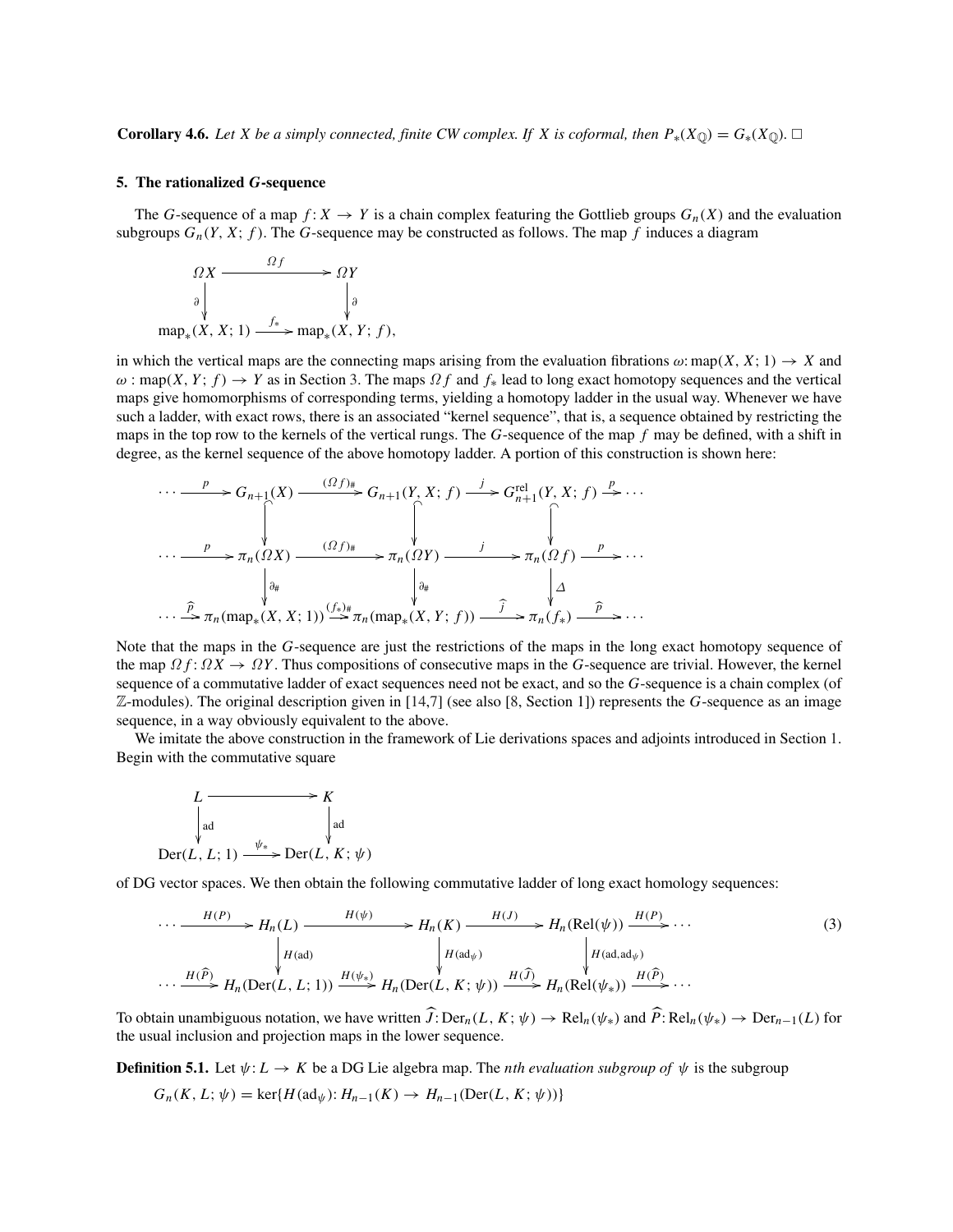of  $H_{n-1}(K)$ . The *nth Gottlieb group*  $(L, d)$  is the subgroup

$$
G_n(L) = \ker\{H(\mathrm{ad}) : H_{n-1}(L) \to H_{n-1}(\mathrm{Der}(L))\}
$$

of  $H_{n-1}(L)$ . The *nth relative evaluation subgroup of*  $\psi$   $G_n^{\text{rel}}(K, L; \psi)$  is the subgroup

$$
G_n^{\text{rel}}(K, L; \psi) = \text{ker}\{H(\text{ad}, \text{ad}_{\psi}) : H_{n-1}(\text{Rel}(\psi)) \to H_{n-1}(\text{Rel}(\psi_*))\}
$$

of *Hn*−1(Rel(ψ)). The *G*-*sequence of* is the sequence of kernels from the commutative ladder (3). That is, the sequence

$$
\cdots \xrightarrow{H(P)} G_n(L) \xrightarrow{H(\psi)} G_n(K, L; \psi) \xrightarrow{H(J)} G_n^{\text{rel}}(K, L; \psi) \xrightarrow{H(P)} \cdots
$$

**Theorem 5.2.** Let  $f: X \rightarrow Y$  be a map between simply connected CW complexes of finite type, with X finite. Then *the rationalization of the G-sequence of f*

$$
\cdots \longrightarrow G_n(X) \xrightarrow{(Gf)_\# \otimes 1} G_n(Y, X; f) \otimes \mathbb{Q} \xrightarrow{j} G_n^{\text{rel}}(Y, X; f) \otimes \mathbb{Q} \longrightarrow \cdots
$$

down to the term  $G_3^{\text{rel}}(Y,X;f)\otimes\mathbb{Q}$  is equivalent to the G-sequence of the Quillen model  $\mathcal{L}_f\colon\mathcal{L}_X\to\mathcal{L}_Y$  of  $f$ ,

$$
\cdots \longrightarrow G_n(\mathcal{L}_X) \xrightarrow{H(\mathcal{L}_f)} G_n(\mathcal{L}_Y, \mathcal{L}_X; \mathcal{L}_f) \xrightarrow{H(J)} G_n^{\text{rel}}(\mathcal{L}_Y, \mathcal{L}_X; \mathcal{L}_f) \longrightarrow \cdots
$$

down to the term  $G_3^{\text{rel}}(\mathcal{L}_Y, \mathcal{L}_X; \mathcal{L}_f)$ *.* 

Proof. The result is a consequence of Theorem 3.2 but some care must be taken due to the non-natural choices involved in identifying the long exact homotopy sequence of the evaluation fibration. The argument needed to overcome this difficulty is the same as that used to deduce the corresponding result, Theorem 3.5, of [8].  $\Box$ 

**Remark 5.3.** Under our hypotheses,  $G_2(X) \otimes \mathbb{Q} = 0$ , and there seems little to be gained by trying to extend Theorem 5.2 beyond this point.

As an application of the above, we consider the question of exactness of the *G*-sequence for cellular extensions. We focus on the rationalized *G*-sequence at the  $G_n(X)$  term. Following Lee and Woo [7], define the  $\omega$ -homology of a map  $f: X \to Y$  at this term by setting

$$
H_n^{a\omega}(Y, X; f) = \frac{\ker\{f_{\#}: G_n(X) \to G_n(Y, X; f)\}}{\text{im}\{p: G_{n+1}^{\text{rel}}(Y, X; f) \to G_n(X)\}}.
$$

For a single cell-attachment, the following is a complete result for the lowest degree in which the (rationalized) *G*sequence can be non-exact at the  $G_n(X)$ -term.

**Theorem 5.4.** *Let X be a simply connected finite complex and*  $Y = X \cup_{\alpha} e^{n+1}$  *for some*  $\alpha \in \pi_n(X)$ *. Suppose the following three conditions hold:*

(1)  $\alpha_{\mathbb{Q}} \neq 0$ ;

(2)  $\alpha_{\mathbb{O}} \in G_n(X_{\mathbb{O}})$ ;

(3) *Y is not rationally equivalent to a point.*

*Then the G-sequence of the inclusion i*:  $X \to Y$  *is non-exact at the G<sub>n</sub>(X) term; indeed, we have*  $H_n^{a\omega}(Y, X; i)$  ⊗  $\mathbb{Q} = \mathbb{Q}$ . Conversely, if any of (1)–(3) do not hold, then  $H_n^{aw}(Y, X; i) \otimes \mathbb{Q} = 0$ , that is,

$$
G_{n+1}^{\text{rel}}(Y, X; i) \otimes \mathbb{Q} \xrightarrow{p \otimes 1} G_n(X) \otimes \mathbb{Q} \xrightarrow{i_{\#} \otimes 1} G_n(Y, X; i) \otimes \mathbb{Q}
$$

*is exact.*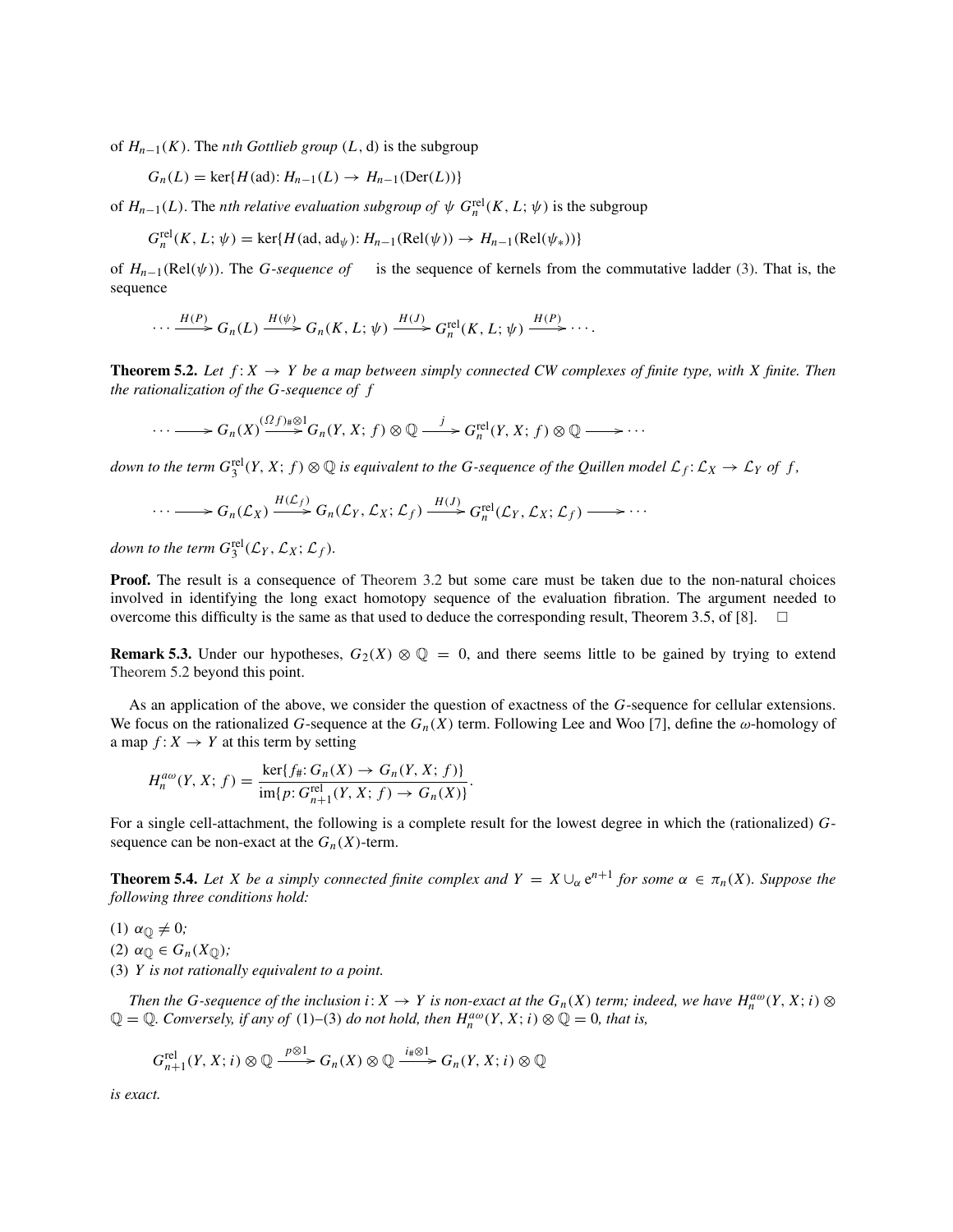**Proof.** Clearly, the kernel of  $i_{\#} \otimes 1$ :  $\pi_n(X_{\mathbb{Q}}) \to \pi_n(Y_{\mathbb{Q}})$  is the subspace  $\mathbb{Q}(\alpha_{\mathbb{Q}})$  of  $\pi_n(X_{\mathbb{Q}})$ . If  $\alpha_{\mathbb{Q}} = 0$ , then  $i_{\#} \otimes 1$ :  $\pi_n(X_{\mathbb{Q}}) \to \pi_n(Y_{\mathbb{Q}})$  is injective, and if  $\alpha_{\mathbb{Q}} \notin G_n(X_{\mathbb{Q}})$ , then the restriction of  $i_{\#} \otimes 1$  to  $G_n(X_{\mathbb{Q}})$  of  $i_{\#}$  is injective. In either case,  $H_n^{a\omega}(Y, X; i) \otimes \mathbb{Q} = 0$  by definition. Suppose next that (1) and (2) hold. Then *n* must be odd since  $G_{2k}(X) \otimes \mathbb{Q} = 0$  for all *k* by [2, Th. III]. Suppose (3) does not hold, so that  $Y \simeq_{\mathbb{Q}} *$ . In this case we must have  $X \simeq_{\mathbb{Q}} S^n$  for *n* odd with  $\alpha$  a non-trivial class in  $\pi_n(S^n) \otimes \mathbb{Q}$ . Now it is straightforward to check that the map  $H(P): G_{n+1}^{\text{rel}}(\mathcal{L}_Y, \mathcal{L}_X; \mathcal{L}_i) \to G_n(\mathcal{L}_X)$  is an isomorphism.

So suppose (1)–(3) hold; again, *n* is odd. Let  $Hur_{\mathbb{Q}}: \pi_*(X) \to H_*(X; \mathbb{Q})$  denote the rational Hurewicz homomorphism and consider two cases. First suppose that  $Hur_{\mathbb{Q}}(\alpha) = 0$ . We show that  $H(\text{ad}, \text{ad}_{\mathcal{L}_i}) : H_n(\text{Rel}(\mathcal{L}_i)) \to$  $H_n(\text{Rel}((\mathcal{L}_i)_*))$  is injective and conclude that  $G_{n+1}^{\text{rel}}(Y, X; i) \otimes \mathbb{Q} = 0$  from Theorem 5.2. Write the Quillen model for *X* as  $\mathbb{L}(W; d_X)$ . A Quillen model for  $i: X \to Y$  is an inclusion  $\mathbb{L}(W) \to \mathbb{L}(W) \sqcup \mathbb{L}(y)$  with *y* of degree *n*. The differential d for  $\mathbb{L}(W) \sqcup \mathbb{L}(y)$  satisfies  $d(y) = \chi \in \mathbb{L}(W)$  a cycle of degree  $(n-1)$  in  $\mathcal{L}_\chi$  whose homology class represents  $α_0$ . Since Hur<sub>Q</sub>( $α$ ) = 0,  $χ$  may be taken to be decomposable in  $\mathcal{L}_X$ . Thus  $\mathbb{L}(W) \sqcup \mathbb{L}(y)$  with differential d is actually the Quillen minimal model for *Y* .

Any cycle  $\zeta \in \text{Rel}_n(\mathcal{L}_i) = (\mathcal{L}_X)_{n-1} \oplus (\mathcal{L}_Y)_n$  may be written in the form  $\zeta = (-d_Y(\lambda y + \xi), \lambda y + \xi)$  for  $\lambda \in \mathbb{Q}$  and  $\xi \in (\mathcal{L}_X)_n$ . Suppose that  $H(\text{ad}, \text{ad}_{\mathcal{L}_i})(\langle \zeta \rangle) = 0$ . Then  $(\text{ad}, \text{ad}_{\mathcal{L}_i})(\zeta) = \delta(\theta, \varphi)$  for some  $(\theta, \varphi) \in \text{Rel}_{n+1}((\mathcal{L}_i)_*, \mathcal{L}_i)$ . particular, we have  $ad_{\mathcal{L}_i}(\lambda y + \xi) = (\mathcal{L}_i)_*(\theta) + D\varphi \in \text{Der}_n(\mathcal{L}_X, \mathcal{L}_Y; \mathcal{L}_i)$ . Now choose any indecomposable  $w \in W$ . On this indecomposable, we evaluate as follows:

$$
ad_{\mathcal{L}_i}(\lambda y + \xi)(w) = \lambda[y, w] + [\xi, w]
$$
\n<sup>(4)</sup>

and

$$
((\mathcal{L}_i)_*(\theta) + D\varphi)(w) = \mathcal{L}_i \circ \theta(w) + d_Y \varphi(w) - (-1)^{n+1} \varphi d_X(w). \tag{5}
$$

It is direct to check that all terms of (5) are independent of [*y*, w]. Thus the kernel of  $H$ (ad, ad<sub>*C*<sub>i</sub></sub>):  $H_n(\text{Rel}(\mathcal{L}_i)) \rightarrow$ *H<sub>n</sub>*(Rel( $(L_i)$ <sub>\*</sub>)) consists of classes represented by cycles of the form  $\zeta = (-d_Y(\xi), \xi)$  for  $\xi \in (L_X)_n$ . Since  $d_Y(\xi) = d_X(\xi)$ , we have  $\delta(\xi, 0) = (-d_X(\xi), \xi) = \zeta$ . So  $H(\text{ad}, \text{ad}_\mathcal{L})$ :  $H_n(\text{Rel}(\mathcal{L}_i)) \to H_n(\text{Rel}((\mathcal{L}_i)_*))$  is injective and hence by Theorem 5.2,  $G_{n+1}^{\text{rel}}(Y, X; i) \otimes \mathbb{Q} = 0.$ 

Finally, suppose that  $Hurv_{\mathbb{Q}}(a) \neq 0$ . In this case, a result due to Oprea ([10] but see also [5, Lem. 1.1]) implies we have a rational splitting  $X \simeq_{\mathbb{Q}} X' \times S^n$  such that  $X'$  is non-trivial and  $\alpha$  corresponds to a non-trivial class in  $\pi_n(S^n) \otimes \mathbb{Q}$ . From Corollary 2.2, we may write the Quillen model of *X* as  $\mathbb{L}(W, v, W'; \partial)$ , with v of degree  $n-1$ and ∂ given by  $\partial(v) = 0$ ,  $\partial(w) = d_{X'}(w)$  and  $\partial(w') = [v, w] - S(d_{X'}(w))$  (recall that *n* is odd). Then a Quillen model for  $i: X \to Y$  is given by the projection  $\mathcal{L}_i: \mathbb{L}(W, v, W') \to \mathbb{L}(W, W')$  defined by  $\mathcal{L}_i(v) = 0$  and  $\mathcal{L}_i(x) = x$ for  $x \in W \oplus W'$ . The differential  $\partial'$  in  $\mathbb{L}(W, W')$  is the projection of  $\partial$ , that is,  $\partial' = \mathcal{L}_i \circ \partial$ . If  $\langle v \rangle \in G_n(\mathcal{L}_X)$ is in the image of  $H(P)$ :  $G_{n+1}^{\text{rel}}(\mathcal{L}_Y, \mathcal{L}_X; \mathcal{L}_i) \rightarrow G_n(\mathcal{L}_X)$ , then without loss of generality we may assume that  $(ad(v), 0) = \delta(\theta, \phi)$  for some  $(\theta, \phi) \in Rel_{n+1}((\mathcal{L}_i)_*)$ . We show that this leads to a contradiction. For this, pick an element  $w_0 \in W$  of lowest degree, so that  $\partial(w_0) = \partial'(w_0) = 0$ ,  $\partial(w'_0) = [v, w_0]$ , and  $\partial'(w'_0) = 0$ . The identity  $D\theta = -ad(v)$  in  $Der_{n-1}(\mathcal{L}_X, \mathcal{L}_X; 1)$  yields  $\theta(w_0) = w'_0 + \alpha$  for some  $\partial$ -cycle  $\alpha \in \mathbb{L}(W, v)$ . Then the identity  $\mathcal{L}_i \circ \theta + D\phi = 0$  in  $\text{Der}_n(\mathcal{L}_X, \mathcal{L}_Y; \mathcal{L}_i)$  implies that  $w'_0 + \mathcal{L}_i(\alpha)$  is decomposable in  $\mathbb{L}(W, W')$ , which is a contradiction since  $\mathcal{L}_i(\alpha) \in \mathbb{L}(W)$  and hence independent of the indecomposable  $w'_0 \in W'$ . Hence  $H(P)(G_{n+1}^{\text{rel}}(\mathcal{L}_Y, \mathcal{L}_X; \mathcal{L}_i))$  does not contain  $\langle v \rangle$  in this case either.  $\Box$ 

We conclude with an example of vanishing rational  $\omega$ -homology. In the following result, we use the ideas discussed before Theorem 4.5, concerning the notion of a coformal map.

**Theorem 5.5.** Let  $f: X \rightarrow Y$  be a coformal map between CW complexes of finite type, with X finite. Then  $H_n^{a\omega}(Y, X; f) \otimes \mathbb{Q} = 0$ , that is,

$$
G_{n+1}^{\text{rel}}(Y, X; f) \otimes \mathbb{Q} \xrightarrow{p \otimes 1} G_n(X) \otimes \mathbb{Q} \xrightarrow{f \notin \otimes 1} G_n(Y, X; f) \otimes \mathbb{Q}
$$

*is exact, for each*  $n > 3$ *.* 

**Proof.** We will use Theorem 5.2 and show that ker{ $H(\mathcal{L}_f)$ }  $\subseteq$  im{ $H(P)$ }. From Definition 4.4, we assume that both  $\mathcal{L}_X$  and  $\mathcal{L}_Y$  admit upper (second) gradings with the properties described in Definition 4.3, and that  $\mathcal{L}_f$  preserves upper degrees. Let  $\alpha = \langle \xi \rangle \in G_{n+1}(\mathcal{L}_X)$  satisfy  $H(\mathcal{L}_f)(\alpha) = 0$ . We assume  $\xi$  is of upper degree zero in the bigraded model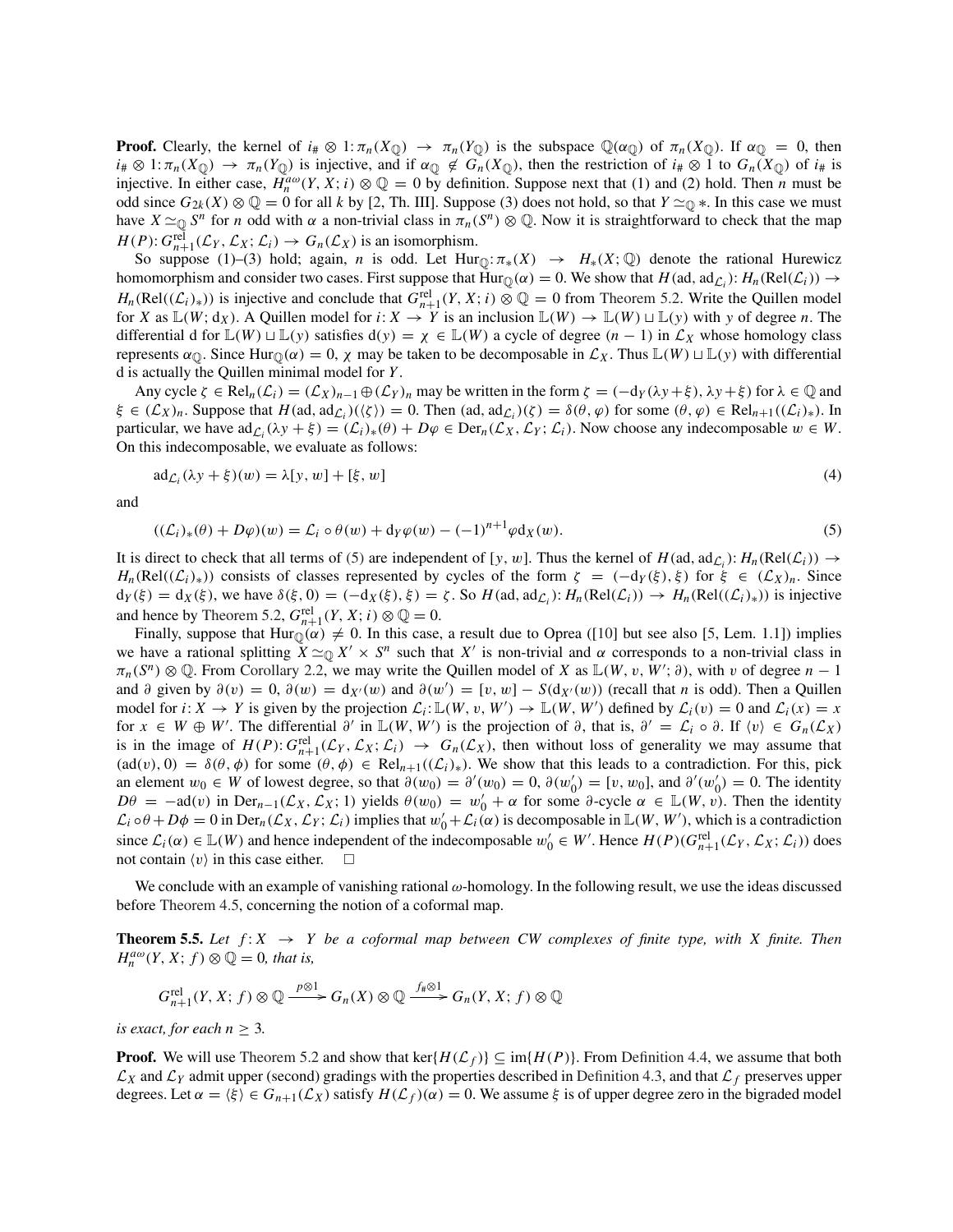for  $\mathcal{L}_X$ . Furthermore,  $\mathcal{L}_f(\xi) = d_Y(y)$  for some  $y \in (\mathcal{L}_Y)_{n+1}$  that we may assume is of upper degree 1. Since  $\alpha$  is Gottlieb,  $ad(\xi) = D(\psi)$  for some derivation  $\psi \in Der_{n+1}(\mathcal{L}_X, \mathcal{L}_X; 1)$  and using the coformality of  $\mathcal{L}_X$  again, we may assume  $\psi$  increases upper degree homogeneously by 1. The pair  $(\xi, -y) \in Rel_{n+1}(\mathcal{L}_f)$  is a  $\delta$ -cycle that satisfies  $P(\xi, -y) = \xi$ . We now show that  $(\xi, -y)$  represents an element in  $G_{n+2}^{\text{rel}}(\mathcal{L}_Y, \mathcal{L}_X; \mathcal{L}_f)$ , that is, we show the pair  $(\text{ad}(\xi), -\text{ad}_{\mathcal{L}_f}(y))$  bounds in  $\text{Rel}_{n+1}((\mathcal{L}_f)_*)$ . Set  $\Theta = -(\mathcal{L}_f)_*(\psi) + \text{ad}_{\mathcal{L}_f}(y)$ , a derivation in  $\text{Der}_{n+1}(\mathcal{L}_X, \mathcal{L}_Y; \mathcal{L}_f)$ . It is direct to check that  $D(\Theta) = d_Y \circ \Theta - (-1)^{n+1} \Theta \circ d_X = 0$ . Moreover,  $\Theta$  increases upper degree homogeneously by 1. Now adapt the proof of Theorem 4.5 to the current situation, by replacing the derivation ad<sub>C  $f(\xi)$ </sub> in that proof by  $Θ$ . The inductive argument used there now results in a derivation  $Θ ∈ Der_{n+2}(L_X, L_Y; L_f)$ , constructed in the same way only increasing upper degree by 2, that satisfies  $\Theta = D(\theta)$ . Then the pair  $(-\psi, -\theta) \in Rel_{n+2}((\mathcal{L}_f)_*)$  satisfies  $\delta(-\psi, -\theta) = (ad(\xi), -ad_{\mathcal{L}_f}(y)).$   $\Box$ 

#### Appendix A. Some DG Lie algebra homotopy theory

The main results of this paper use a DG Lie algebra counterpart to a result of [8]; we now establish this result. Here, the main new ingredient is to show that the relation of homotopy under a map is preserved through the passage from Sullivan to Quillen models. Since this is a technical appendix, we assume a greater degree of familiarity with techniques from rational homotopy theory than in the main body of the paper. We use the notation and vocabulary from the appendix of [8] without comment.

Our main reference for this material is [1]; see also [13, Ch. II.5] and part IV of [3]. The algebraic notion of homotopy that we use here is defined in terms of a cylinder object. (The notion is discussed as "left homotopy" of DG Lie algebra maps in [13], although only in the absolute case.) In the category of DG Lie algebras, a *cofibration* corresponds to a map of DG Lie algebras of the form  $L \rightarrow (L \sqcup \mathbb{L}(V), d)$ , where L is a sub-DG Lie algebra of  $(L \sqcup \mathbb{L}(V), d)$ . Some authors refer to this as a *Koszul–Quillen extension*, or a *free extension*. We use an arrow of the form " $\rightarrow$  " to indicate that the map is a cofibration. The results of [1], particularly in Sections II.1 and II.2 may be specialized to the context of DG Lie algebras using the dictionary "cofibration" ≡ free extension, "weak equivalence" ≡ quasi-isomorphism, "fibrant" ≡ any DG Lie algebra, and "cofibrant" ≡ free DG Lie algebra.

Given a cofibration  $i: L \rightarrow M$  and a map  $g: L \rightarrow N$ , we say a map  $G: M \rightarrow N$  is *a map under g* if  $G \circ i = g$ . The pushout

$$
L \longrightarrow M
$$
  
\n
$$
\downarrow i_2
$$
  
\n
$$
M \longrightarrow M \sqcup_L M
$$
  
\n
$$
(6)
$$
  
\n
$$
\downarrow i_2
$$

defines a folding map  $\nabla$ :  $M \sqcup_L M \to M$ . (See [1, I.9.12] for pushouts in the DG Lie algebra category.) Given maps  $G, G': M \to N$  under *g*, we also obtain a map  $(G \mid G') : M \sqcup_L M \to N$ . A fact that we use frequently here is that any map of DG Lie algebras may be factored as a cofibration followed by a quasi-isomorphism (adapt [1, I.7.21], see also [3, (22.10)]). Given such a factorization of  $\nabla$  as

$$
M \sqcup_L M \longrightarrow^c I_L M \stackrel{\simeq}{\longrightarrow} M,
$$

we say that *c* is a *cylinder object for i*. Then maps *G* and *G* are *homotopic under g* if there is a *homotopy under g*, that is, a map  $H: I_L M \to N$ , such that  $H \circ c = (G \mid G')$ . Since every DG Lie algebra is "fibrant", [1, II.2.2] implies that any convenient cylinder object may be used.

We describe the cylinder that we use in the proof of Theorem 3.1. Suppose *X* has Quillen minimal model  $\mathbb{L}(W; d_X)$ . Then  $\mathbb{L}(W, v, W'; \partial)$ , with generators and differential as specified in Corollary 2.2, is a model for  $S^n \times X$ . Evidently, the inclusion *i*:  $S^n \vee X \to S^n \times X$  has Quillen minimal model  $\mathcal{L}_i: \mathbb{L}(W, v) \to \mathbb{L}(W, v, W'; \partial)$  given by the obvious inclusion.

**Example A.1.** We follow [1, I.9.18] for the description of a cylinder for the cofibration  $\mathcal{L}_i: \mathbb{L}(W, v) \rightarrow$  $\mathbb{L}(W, v, W'; \partial)$ . Form the pushout as in (6) to obtain

$$
\mathbb{L}(W, v, W') \sqcup_{\mathbb{L}(W, v)} \mathbb{L}(W, v, W') = \mathbb{L}(W, v, W'_1, W'_2; \partial).
$$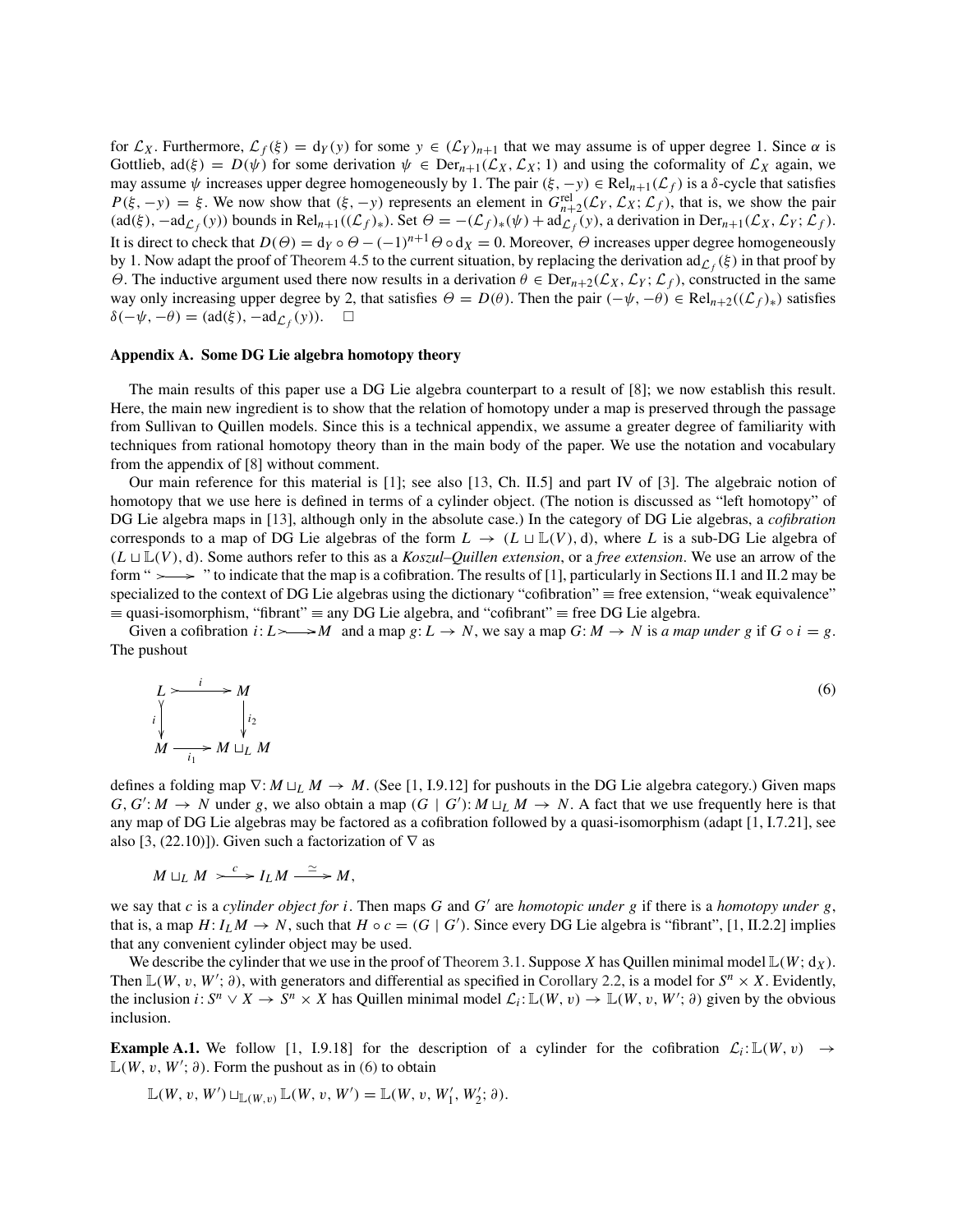Here,  $W'_1$  and  $W'_2$  denote copies of  $W'$  and the differential ∂ extends that of  $\mathbb{L}(W, v, W'; \partial)$  in the obvious way. Then the folding map  $\nabla$  factors as follows:



Here, *sW'* is the suspension of *W'* and  $\hat{W}'$  denotes a copy of *W'*. The differential  $\partial_I$  extends that of  $\mathbb{L}(W, v, W'; \partial)$ , we make the obvious modification of notation from Corollary 2.2 and write here  $\partial_I(w') = (-1)^{n-1}[v, w] +$  $(-1)^n S_I(\partial_I(w))$ . On the other generators we have  $\partial_I(\hat{W}') = 0$  and  $\partial_I(sw') = \hat{w}'$  for each  $w' \in W'$ . Furthermore, we have  $c(w) = w$ ,  $c(v) = v$ , and  $c(w'_1) = w'$ . To identify  $c(w'_2)$ , we introduce the following notation. Let

$$
\sigma: \mathbb{L}(W, v, W', sW', \widehat{W}') \to \mathbb{L}(W, v, W', sW', \widehat{W}')
$$

denote the derivation of degree +1 defined on generators by  $\sigma(w') = sw'$  for each  $w' \in W'$  and  $\sigma = 0$  on all other generators. Then  $[\partial_I, \sigma] = \partial_I \circ \sigma + \sigma \circ \partial_I$  is a derivation of degree 0 on  $\mathbb{L}(W, v, W', sW', W')$  that may be exponentiated (it is "locally nilpotent") to obtain an automorphism  $e^{[\partial_I,\sigma]}$  of  $\mathbb{L}(W, v, W', sW', \widehat{W}')$ . To complete our description of the cylinder, we set  $c(w_2') = e^{\left[\partial_I, \sigma\right]}(w')$  for each  $w_2' \in W_2'$ . The quasi-isomorphism *q* is the obvious projection with  $q(sW') = 0$ ,  $q(W') = 0$ . Then *c* is our cylinder for the inclusion  $\mathcal{L}_i$ .

We may be more explicit about the cylinder described above. From the definition of the derivation  $[\partial_L, \sigma]$ , we find that  $[\partial_I, \sigma] = 0$  on all generators other than those of *W'*, where we have  $[\partial_I, \sigma](w') = \hat{w}' + \sigma(\partial_I(w'))$ . Furthermore, we have  $\sigma \circ \sigma = 0$  – to confirm this identity, use  $\sigma \circ \sigma = \frac{1}{2} [\sigma, \sigma]$ , so that  $\sigma \circ \sigma$  acts as a derivation – and  $[\partial_I, \sigma](\widehat{w}') = 0$ . It follows that the expression for  $e^{[\partial_I, \sigma]}(w')$  reduces somewhat, to yield

$$
c(w_2') = w' + \widehat{w}' + \sum_{r \ge 1} \frac{1}{r} (\sigma \circ \partial_I)^r (w'). \tag{7}
$$

This latter formula is actually valid in any cylinder (cf. the expression used in [13, II.5.1]). For our particular situation, there is a further simplification:

**Lemma A.2.** In the cylinder described above, for a Quillen minimal model  $\mathcal{L}_i$  of the inclusion i:  $S^n \vee X \to S^n \times X$ ,  $we \; have \; (\sigma \circ \partial_I)^r = 0 \; for \; r \geq 2 \; and \; hence$ 

$$
c(w_2') = w' + \widehat{w}' + \sigma(\partial_I(w')).
$$

**Proof.** Because  $\sigma$  is zero on  $\mathbb{L}(W, v)$ , we have  $\sigma(\partial_I(w')) = \sigma((-1)^{n-1}[v, w] + (-1)^n S_I \partial_I(w)) = \pm \sigma \circ S_I(\partial_I(w)) \in$  $\mathbb{L}(W, W')$ . Since  $\partial$ *I*(*W'*) = 0 and  $\mathbb{L}(W)$  is a sub-DG Lie algebra,  $\mathbb{L}(W, W')$  is stable under  $\partial$ *I*. Furthermore,  $\sigma(W) = 0$  and  $\sigma(\widehat{W}') = 0$ . Hence  $(\sigma \circ \partial_I)^2 = 0$ .  $\Box$ 

For the proof of Theorem 3.1, we apply the following result to the inclusion  $i: S^n \vee X \rightarrow S^n \times X$  and  $g = (* | f): S^n \vee X \rightarrow Y$ .

**Proposition A.3.** *Choose and fix a minimal model*  $\mathcal{L}_g: \mathcal{L}_U \to \mathcal{L}_Y$  *for a map g:*  $U \to Y$ *. Let i:*  $U \to Z$  *be a cofibration that induces an injection in rational homology groups. Then each map*  $F: Z \rightarrow Y$  *under g has a minimal model*  $\mathcal{L}_F$ :  $\mathbb{L}(W, v, W'; \partial) \to \mathcal{L}_Y$  that is a map under  $\mathcal{L}_g$ . If F and F' are homotopic under g, then  $\mathcal{L}_F$  and  $\mathcal{L}_{F'}$  are *homotopic under* L*g.*

In the appendix to [8], we used the Sullivan functor, denoted *A*∗(-), to pass from spaces to DG algebras. Here, we use the Quillen functor to pass from DG algebras to DG Lie algebras (see [3, Sec. 22(e)] or [13, I.1.(7)] for details). In fact, we only use general properties of this functor: it is contravariant; it preserves quasi-isomorphisms; it takes a surjective DG algebra map to a cofibration. In the following, we use *L* to denote the composite of the Sullivan and the Quillen functors. That is, we write  $\mathcal{L}(X)$  to denote the DG Lie algebra obtained by applying the Quillen functor to  $A^*(X)$ . Note that this departs from the convention of [3], for instance, in which  $\mathcal L$  is used to denote the Quillen functor itself.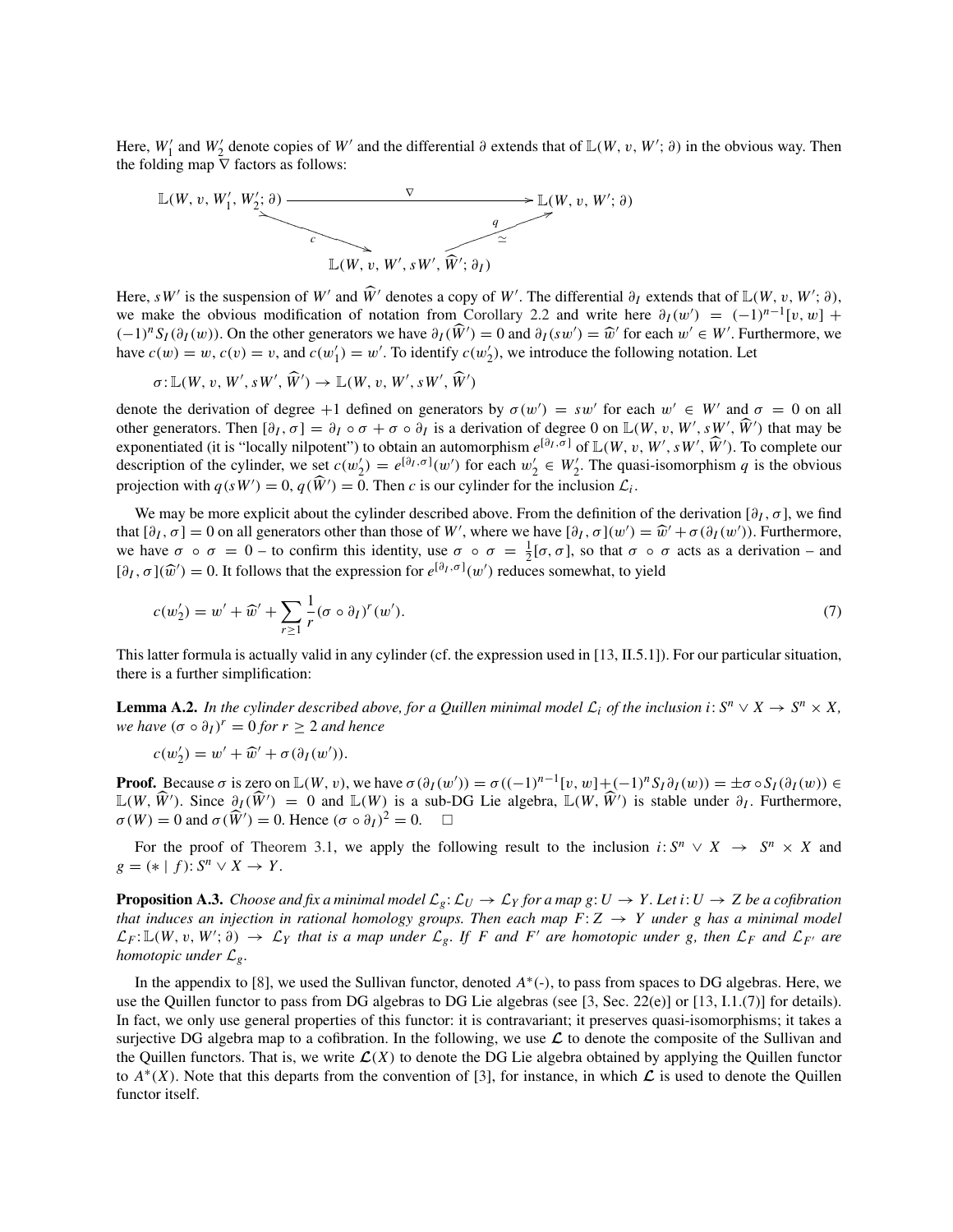**Lemma A.4.** *Suppose given a cofibration i*:  $X \to Z$ , a map  $f: X \to Y$ , and maps  $F, G: Z \to Y$  homotopic under f. *Then*  $\mathcal{L}(F)$ ,  $\mathcal{L}(G)$ :  $\mathcal{L}(Z) \to \mathcal{L}(Y)$  are DG Lie homotopic as maps under  $\mathcal{L}(f)$ :  $\mathcal{L}(X) \to \mathcal{L}(Y)$ .

**Proof.** Adjust the argument of [8, Lem. A.3], allowing for the fact that  $\mathcal{L}$  is covariant whereas  $A^*(-)$  is contravariant.  $\Box$ 

It remains to show that the relation of homotopy under is preserved through the passage to minimal models in the DG Lie algebra setting. We begin by recalling the construction of the Quillen minimal model  $\mathcal{L}_f: \mathcal{L}_X \to \mathcal{L}_Y$  of a map  $f: X \to Y$ . Let  $\zeta_X: \mathcal{L}_X \to \mathcal{L}(X)$  and  $\zeta_Y: \mathcal{L}_Y \to \mathcal{L}(Y)$  be Quillen minimal models of the spaces. Factor  $\zeta_Y$  as a quasi-isomorphism followed by a surjection, to obtain

$$
\mathcal{L}_Y \xrightarrow{\mathcal{L}_Y} \xrightarrow{\simeq} \mathcal{L}_Y \sqcup E(\mathcal{L}(Y)) \xrightarrow{\gamma_Y} \mathcal{L}(Y).
$$
\n(8)

The notation *E*(*L*) for a DG Lie algebra *L* denotes the acyclic DG Lie algebra L(*W*, *DW*) with *W* isomorphic to the underlying module of L. The quasi-isomorphism  $\alpha_Y$  is simply the inclusion of  $\mathcal{L}_Y$  as a DG Lie subalgebra, and the surjection  $\gamma_Y$  is the unique map that restricts to  $\zeta_Y$  on  $\mathcal{L}_Y$  and the identity on the generators of  $E(\mathcal{L}(Y))$ . In fact, any map of DG Lie algebras may be factored in such a way. This construction is the DG Lie algebra analogue of the factorization described in [3, Sec. 12(b)] for DG algebras. It is described in [1, I.7.13] in the setting of DG *chain* algebras. Since  $\zeta_Y$  itself is a quasi-isomorphism, so too is  $\gamma_Y$ . Furthermore  $\beta_Y$ , the obvious retraction of  $\alpha_Y$  indicated, is also a surjective quasi-isomorphism. Since  $\gamma_Y$  is thus a surjective quasi-isomorphism, we may lift  $\mathcal{L}(f) \circ \zeta_X$  through it to obtain a map  $\phi_f: \mathcal{L}_X \to \mathcal{L}_Y \sqcup E(\mathcal{L}(Y))$  that satisfies  $\gamma_Y \circ \phi_f = \mathcal{L}(f) \circ \zeta_X$ . We set  $\mathcal{L}_f = \beta_Y \circ \phi_f$ .

Proof of Proposition A.3. Consider the diagrams

$$
\mathcal{L}_X \xrightarrow{\zeta_X} \mathcal{L}(X) \qquad \text{and} \qquad \mathcal{L}_X \xrightarrow{\zeta_X} \mathcal{L}(X) \n\mathcal{L}_i \downarrow \qquad \qquad \mathcal{L}(i) \downarrow \qquad \qquad \phi \downarrow \qquad \qquad \mathcal{L}(i) \downarrow \qquad \qquad \mathcal{L}(j) \n\mathcal{L}_Z \xrightarrow{\simeq} \mathcal{L}(Z) \qquad \qquad \mathcal{L}_X \sqcup \mathbb{L}(V) \xrightarrow{\simeq} \mathcal{L}(Z).
$$
\n(9)

We begin by choosing a model for the cofibration  $i: X \to Z$  such that the left-hand diagram commutes. The map  $\mathcal{L}(i): \mathcal{L}(X) \to \mathcal{L}(Z)$  is a map of free Lie models and as such encodes the induced homomorphism  $H_*(i; \mathbb{Q})$  as the (suspension of the) homomorphism induced on homology of the DG modules of indecomposables (cf. [3, (24.3)]). Then we factor  $\mathcal{L}(i) \circ \zeta_X : \mathcal{L}_X \to \mathcal{L}(Z)$  as a cofibration followed by a quasi-isomorphism to obtain the right-hand commutative diagram. If this construction is carried out in a "minimal" way, as described in [3, Sec. 22(f)], for instance, then the condition of injectivity on  $H_*(i; \mathbb{Q})$  results in the free extension  $\mathcal{L}_X \sqcup \mathbb{L}(V)$  being minimal as a DG Lie algebra, that is, the differential is decomposable. So we may take this as the minimal model of *Z*.

Next we observe that a map  $F: Z \to Y$  under  $f: X \to Y$  has a Quillen minimal model  $\mathcal{L}_F$  that is a map under a given choice of  $\mathcal{L}_f$ . For suppose  $\phi_f: \mathcal{L}_X \to \mathcal{L}_Y \sqcup E(\mathcal{L}(Y))$  is a given lift of  $\mathcal{L}(f) \circ \zeta_X$  through  $\gamma_Y$  that defines a fixed choice of Quillen model of *f* as  $\mathcal{L}_f = \beta_Y \circ \phi_f$ , as above. Since the left-hand diagram of (9) commutes, we have the following commutative diagram of solid arrows

$$
\mathcal{L}_X \xrightarrow{\phi_f} \mathcal{L}_Y \sqcup E(\mathcal{L}(Y))
$$
\n
$$
\mathcal{L}_i \downarrow \qquad \downarrow \qquad \sim \searrow \searrow \searrow \swarrow \swarrow
$$
\n
$$
\mathcal{L}_Z \xrightarrow{\phi_F} \mathcal{L}(Y).
$$

A lift  $\Phi_F$  as indicated exists, that is also a map under  $\phi_f$ , by [3, Prop.2.11]. Such a lift is unique, up to DG Lie homotopy under  $\phi_f$ , by [1, II.1.11(c)]. Then we have  $\mathcal{L}_F \circ \mathcal{L}_i = \beta_Y \circ \phi_F \circ \mathcal{L}_i = \beta_Y \circ \phi_f = \mathcal{L}_f$ , as claimed.

The remainder of the proof follows the same steps as the last part of the proof of [8, Lem. A.2], hence we omit it.  $\square$